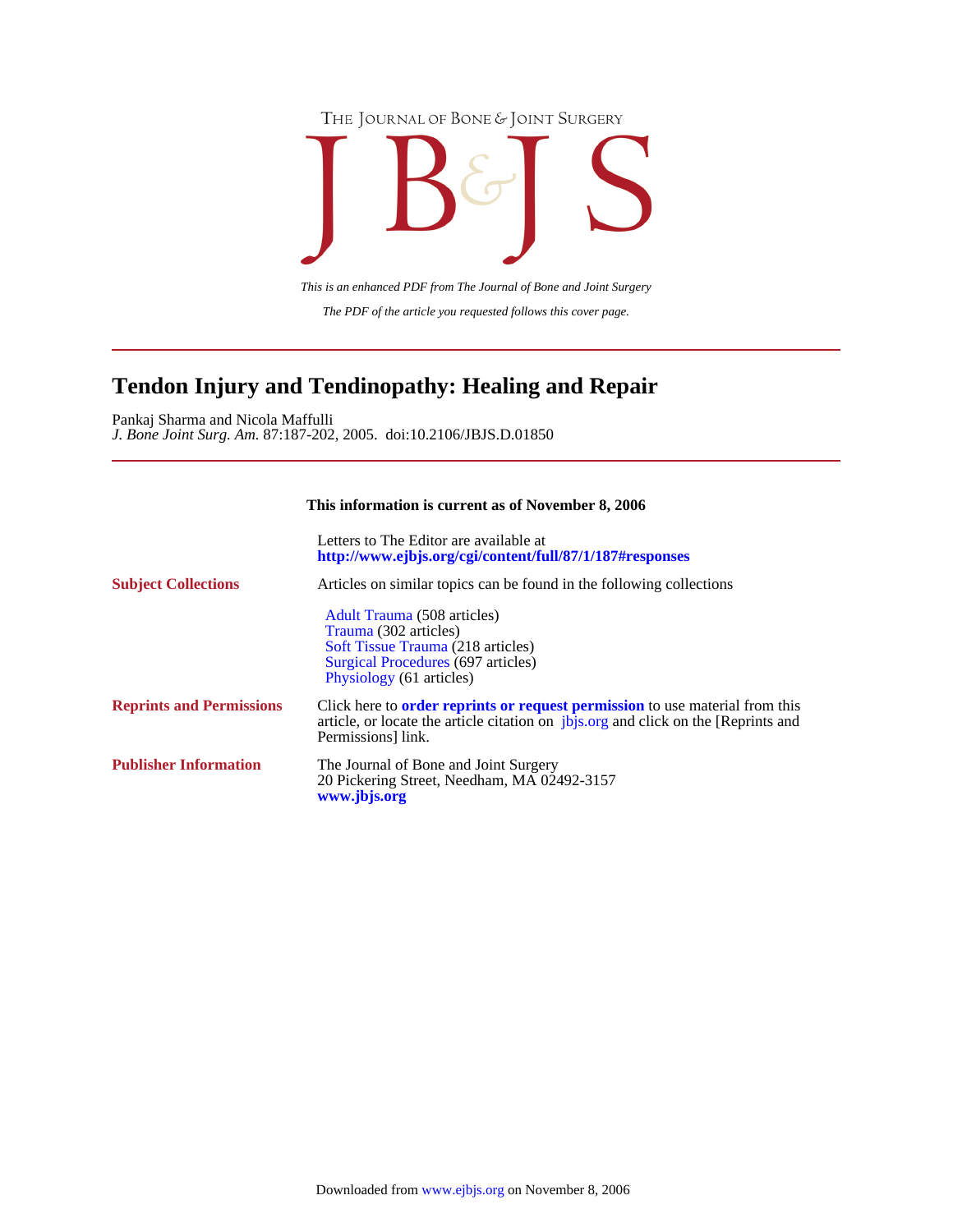COPYRIGHT © 2005 BY THE JOURNAL OF BONE AND JOINT SURGERY, INCORPORATED

# Current Concepts Review Tendon Injury and Tendinopathy: Healing and Repair

BY PANKAJ SHARMA, MRCS, AND NICOLA MAFFULLI, MD, MS, PHD, FRCS(ORTH)

- ➤ Tendon disorders are frequent and are responsible for substantial morbidity both in sports and in the workplace.
- ➤ *Tendinopathy,* as opposed to *tendinitis* or *tendinosis,* is the best generic descriptive term for the clinical conditions in and around tendons arising from overuse.
- ➤ Tendinopathy is a difficult problem requiring lengthy management, and patients often respond poorly to treatment.
- ➤ Preexisting degeneration has been implicated as a risk factor for acute tendon rupture.
- ► Several physical modalities have been developed to treat tendinopathy. There is limited and mixed high-level evidence to support the, albeit common, clinical use of these modalities.
- ➤ Further research and scientific evaluation are required before biological solutions become realistic options.

Tendons connect muscle to bone and allow transmission of forces generated by muscle to bone, resulting in joint movement. Tendon injuries produce considerable morbidity, and the disability that they cause may last for several months despite what is considered appropriate management<sup>1</sup>. Chronic problems caused by overuse of tendons probably account for 30% of all running-related injuries<sup>2</sup>, and the prevalence of elbow tendinopathy in tennis players can be as high as 40%<sup>3</sup>. The basic cell biology of tendons is still not fully understood, and the management of tendon injury poses a considerable challenge for clinicians. This article describes the function and structure of tendons, reviews the pathophysiology of tendon injury and the phases of tendon healing, and reviews possible strategies for optimizing tendon healing and repair.

# Tendon Structure

Healthy tendons are brilliant white in color and have a fibroelastic texture. Tendons demonstrate marked variation in form; they can be rounded cords, straplike bands, or flattened ribbons<sup>4</sup>. Within the extracellular matrix network, tenoblasts and tenocytes constitute about 90% to 95% of the cellular elements of tendons<sup>5</sup>. Tenoblasts are immature tendon cells. They are spindle-shaped and have numerous cytoplasmic organelles, reflecting their high metabolic activity<sup>5</sup>. As they mature, tenoblasts become elongated and transform into tenocytes<sup>5</sup>. Tenocytes have a lower nucleus-to-cytoplasm ratio than tenoblasts, with decreased metabolic activity<sup>5</sup>. The remaining 5% to 10% of the cellular elements of tendons consists of chondrocytes at the bone attachment and insertion sites, synovial cells of the tendon

sheath, and vascular cells, including capillary endothelial cells and smooth muscle cells of arterioles. Tenocytes are active in energy generation through the aerobic Krebs cycle, anaerobic glycolysis, and the pentose phosphate shunt, and they synthesize collagen and all components of the extracellular matrix network<sup>6-8</sup>. With increasing age, metabolic pathways shift from aerobic to more anaerobic energy production<sup>9,10</sup>.

The oxygen consumption of tendons and ligaments is 7.5 times lower than that of skeletal muscles<sup>11</sup>. The low metabolic rate and well-developed anaerobic energy-generation capacity are essential to carry loads and maintain tension for long periods, reducing the risk of ischemia and subsequent necrosis. However, a low metabolic rate results in slow healing after injury<sup>12</sup>.

The dry mass of human tendons is approximately 30% of the total tendon mass, with water accounting for the remaining 70%. Collagen type I accounts for 65% to 80% and elastin accounts for approximately 2% of the dry mass of tendons<sup>6,13-15</sup>. Tenocytes and tenoblasts lie between the collagen fibers along the long axis of the tendon $16$ .

Collagen is arranged in hierarchical levels of increasing complexity, beginning with tropocollagen, a triple-helix polypeptide chain, which unites into fibrils; fibers (primary bundles); fascicles (secondary bundles); tertiary bundles; and the tendon itself (Fig.  $1$ )<sup>17-19</sup>. Soluble tropocollagen molecules form cross-links to create insoluble collagen molecules, which aggregate to form collagen fibrils. A collagen fiber is the smallest tendon unit that can be tested mechanically and is visible under light microscopy. Although collagen fibers are mainly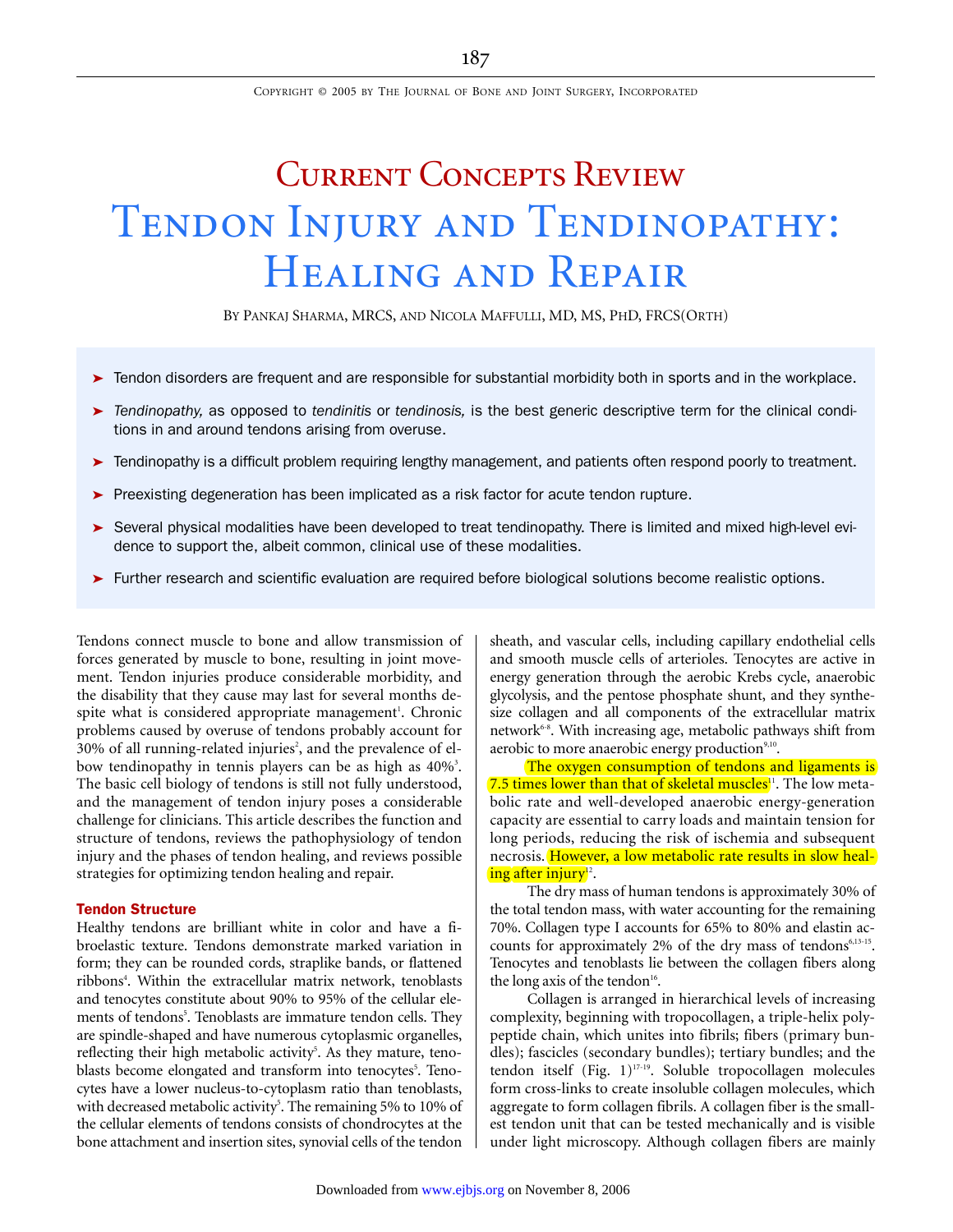TENDON INJURY AND TENDINOPATHY: HEALING AND REPAIR

oriented longitudinally, fibers also run transversely and horizontally, forming spirals and plaits $20-22$ .

The ground substance of the extracellular matrix network surrounding the collagen and the tenocytes is composed of proteoglycans, glycosaminoglycans, glycoproteins, and several other small molecules<sup>5</sup>. Proteoglycans are strongly hydrophilic, enabling rapid diffusion of water-soluble molecules and the migration of cells. Adhesive glycoproteins, such as fibronectin and thrombospondin, participate in repair and regeneration processes in tendon<sup>20,23,24</sup>. Tenascin-C, another important component of the tendon extracellular matrix network, is abundant in the tendon body and at the osteotendinous and myotendinous junctions<sup>25,26</sup>. Tenascin-C contains a number of repeating fibronectin type-III domains, and, following stress-induced unfolding of these domains, it also functions as an elastic protein<sup>26,27</sup>. The expression of tenascin-C is regulated by mechanical strain and is upregulated in tendinopathy<sup>25,28,29</sup>. Tenascin-C may play a role in collagen fiber alignment and orientation<sup>30</sup>.

The epitenon, a fine, loose connective-tissue sheath containing the vascular, lymphatic, and nerve supply to the tendon, covers the whole tendon and extends deep within it between the tertiary bundles as the endotenon. The endotenon is a thin reticular network of connective tissue investing each tendon fiber<sup>31,32</sup>. Superficially, the epitenon is surrounded by paratenon, a loose areolar connective tissue consisting of type-I and type-III collagen fibrils, some elastic fibrils, and an inner lining of synovial cells<sup>2</sup>. Synovial tendon sheaths are found in areas subjected to increased mechanical stress, such as tendons of the hands and feet, where efficient lubrication is required. Synovial sheaths consist of an outer fibrotic sheath and an inner synovial sheath, which consists of thin visceral and parietal sheets<sup>18</sup>. The inner synovial sheath invests the tendon body and functions as an ultrafiltration membrane to produce synovial fluid<sup>33</sup>. The fibrous sheath forms condensations, the pulleys, which function as fulcrums to aid tendon function $34$ .

At the myotendinous junction, tendinous collagen fibrils are inserted into deep recesses formed by myocyte processes, allowing the tension generated by intracellular contractile proteins of muscle fibers to be transmitted to the collagen fibrils<sup>35-39</sup>. This complex architecture reduces the tensile stress exerted on the tendon during muscle contraction<sup>35</sup>. However, the myotendinous junction still remains the weakest point of the muscletendon unit<sup>35,39-42</sup>.

The osteotendinous junction is composed of four zones: a dense tendon zone, fibrocartilage, mineralized fibrocartilage, and bone<sup>43</sup>. The specialized structure of the osteotendinous junction prevents collagen or fiber bending, fraying, shearing, and failure<sup>44,45</sup>.

# *Blood Supply*

Tendons receive their blood supply from three main sources: the intrinsic systems at the myotendinous junction and osteotendinous junction, and the extrinsic system through the paratenon or the synovial sheath<sup>46,47</sup>. The ratio of blood supply from the intrinsic systems to that from the extrinsic system varies from tendon to tendon. For example, the central third of the rabbit Achilles tendon receives 35% of its blood supply from the extrinsic system<sup>48,49</sup>. At the myotendinous junction, perimysial vessels from the muscle continue between the fascicles of the tendon<sup>25</sup>. However, blood vessels originating from the muscle are unlikely to extend beyond the proximal third of the tendon<sup>46</sup>. The blood supply from the osteotendinous junction is sparse and is limited to the insertion zone of the tendon, although vessels from the extrinsic system communicate with periosteal vessels at the osteotendinous junction<sup>5,46</sup>.

In tendons enveloped by sheaths to reduce friction,



Anatomy of a normal tendon.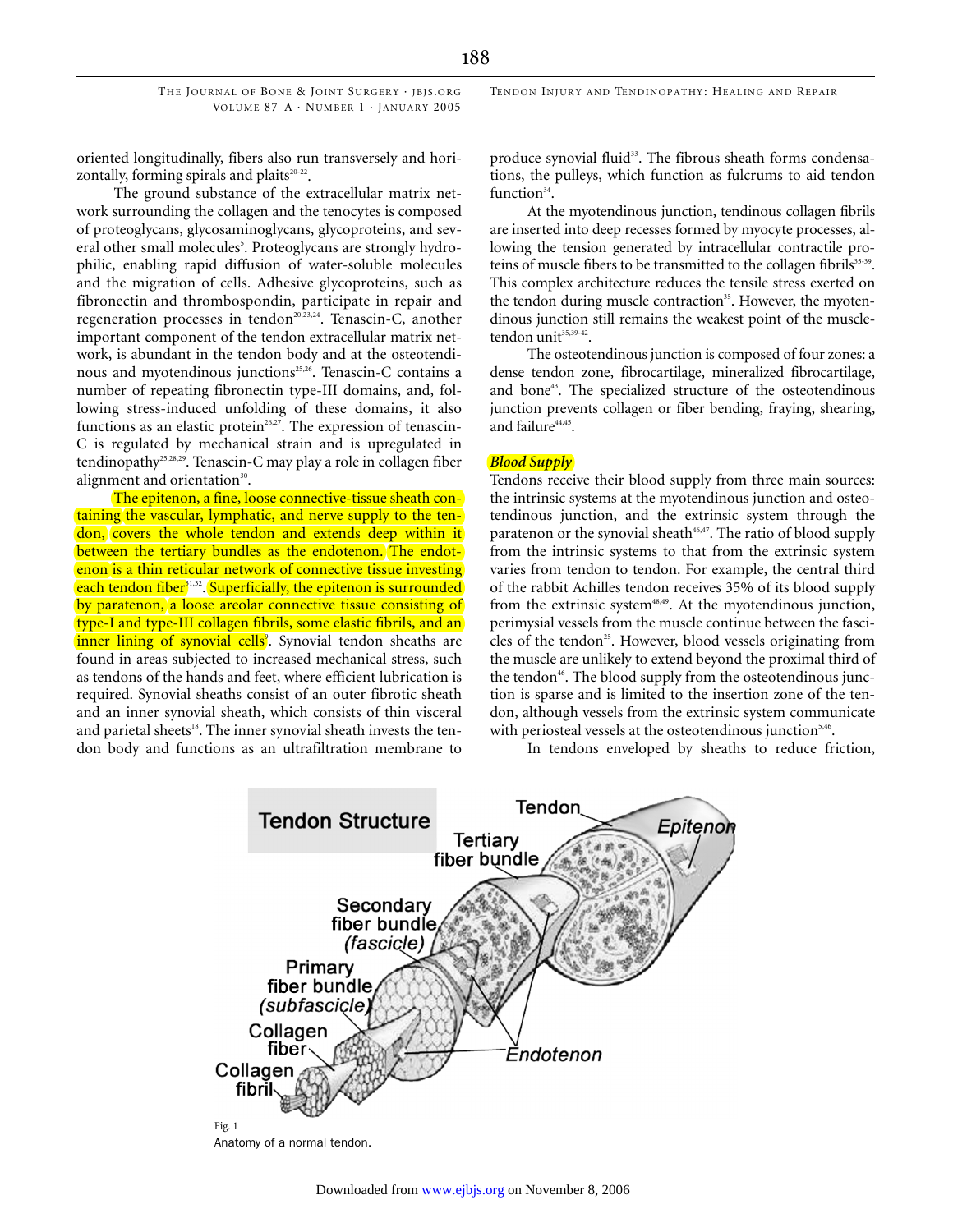TENDON INJURY AND TENDINOPATHY: HEALING AND REPAIR



Stress-strain curve demonstrating the basic physical properties of a tendon.

branches from major vessels pass through the vincula (mesotenon) to reach the visceral sheet of the synovial sheath, where they form a plexus<sup>18</sup> that supplies the superficial part of the tendon, while some vessels from the vincula penetrate the epitenon. These penetrating vessels course in the endotenon septa and form a connection between the peritendinous and intratendinous vascular networks.

In the absence of a synovial sheath, the paratenon provides the extrinsic component of the vasculature. Vessels entering the paratenon course transversely and branch repeatedly to form a complex vascular network $50$ . Arterial branches from the paratenon penetrate the epitenon to course in the endotenon septa, where an intratendinous vascular network with abundant anastomoses is formed<sup>5,51</sup>.

Tendon vascularity is compromised at junctional zones and sites of torsion, friction, or compression. In the Achilles tendon, angiographic injection techniques have demonstrated a zone of hypovascularity 2 to 7 cm proximal to the tendon insertion<sup>16,52</sup>. However, laser Doppler flowmetry has demonstrated substantially reduced blood flow near the Achilles tendon insertion, with an otherwise even blood flow throughout the tendon<sup>53</sup>. A similar zone of hypovascularity is present on the dorsal surface of the flexor digitorum profundus tendon subjacent to the volar plate, within 1 cm of the tendon insertion<sup>54</sup>. In general, tendon blood flow decreases with increasing age and mechanical loading<sup>33</sup>.

# *Tendon Innervation*

Tendon innervation originates from cutaneous, muscular, and peritendinous nerve trunks. At the myotendinous junction, nerve fibers cross and enter the endotenon septa. Nerve fibers form rich plexuses in the paratenon, and branches penetrate the epitenon. Most nerve fibers do not actually enter the main body of the tendon but terminate as nerve endings on its surface.

Nerve endings of myelinated fibers function as specialized mechanoreceptors to detect changes in pressure or tension. These mechanoreceptors, the Golgi tendon organs, are most numerous at the insertion of tendons into the muscle<sup>55,56</sup>. Golgi tendon organs are essentially a thin delicate capsule of connective tissue that encloses a group of branches of large myelinated nerve fibers. These fibers terminate with a spray of fiber endings between bundles of collagen fibers of the tendon<sup>57,58</sup>. Unmyelinated nerve endings act as nociceptors, and they sense and transmit pain. Both sympathetic and parasympathetic fibers are present in tendon<sup>59</sup>.

# *Biomechanics*

Tendons transmit force from muscle to bone and act as a buffer by absorbing external forces to limit muscle damage<sup>60</sup>. Tendons exhibit high mechanical strength, good flexibility, and an optimal level of elasticity to perform their unique role<sup>16,61,62</sup>. Tendons are viscoelastic tissues that display stress relaxation and creep<sup>63,64</sup>.

The mechanical behavior of collagen depends on the number and types of intramolecular and intermolecular bonds<sup>65</sup>. A stress-strain curve helps to demonstrate the behavior of tendon (Fig. 2). At rest, collagen fibers and fibrils display a crimped configuration<sup>66</sup>. The initial concave portion of the curve (toe region), where the tendon is strained up to 2%, represents flattening of the crimp pattern<sup>13,67,68</sup>. Beyond this point, tendons deform in a linear fashion as a result of intramolecular sliding of collagen triple helices, and the fibers become more

189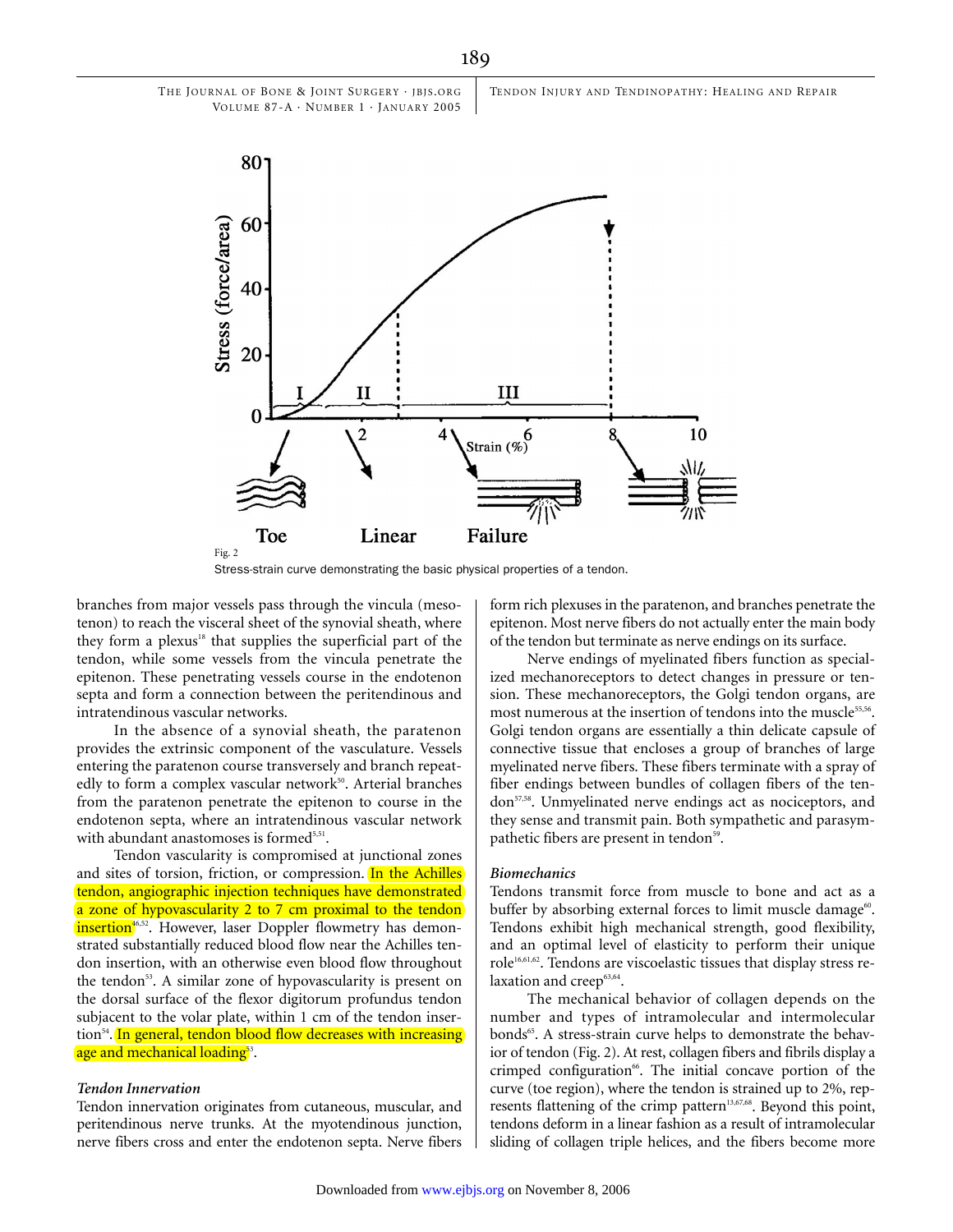TENDON INJURY AND TENDINOPATHY: HEALING AND REPAIR

parallel<sup>69,70</sup>. If the strain remains <4%, the tendon behaves in an elastic fashion and returns to its original length when unloaded<sup>71</sup>. Microscopic failure occurs when the strain exceeds 4%. Beyond 8% to 10% strain, macroscopic failure occurs from intrafibril damage by molecular slippage<sup>51,67,72</sup>. X-ray diffraction studies have demonstrated that collagen fibril elongation initially occurs as a result of molecular elongation, but as stress increases, the gap between molecules increases, eventually leading to slippage of lateral adjoining molecules<sup>73</sup>. After this, complete failure occurs rapidly, and the fibers recoil into a tangled bud at the ruptured end $60$ .

The tensile strength of tendons is related to thickness and collagen content, and a tendon with an area of  $1 \text{ cm}^2$  is capable of bearing 500 to 1000  $kg^{31,74,75}$ . During strenuous activities such as jumping and weight-lifting, very high loads are placed on tendons<sup>76</sup>. Forces of 9 kN, corresponding to  $12.5$ times body weight, have been recorded in the human Achilles tendon during running<sup>77-79</sup>. Since these forces exceed the single-load ultimate tensile strength of the tendon, the rate of loading may also play an important role in tendon rupture $67,79$ . Tendons are at the highest risk for rupture if tension is applied quickly and obliquely, and the highest forces are seen during eccentric muscle contraction $65,80-84$ .

# Tendon Injury

Tendon injuries can be acute or chronic and are caused by intrinsic or extrinsic factors, either alone or in combination. In acute trauma, extrinsic factors predominate.

#### *Tendon Rupture*

An acceleration-deceleration mechanism has been reported in up to 90% of sports-related Achilles tendon ruptures<sup>35</sup>. Malfunction of the normal protective inhibitory pathway of the musculotendinous unit may result in injury<sup>86</sup>. The etiology of tendon rupture remains unclear<sup>12</sup>. Degenerative tendinopathy is the most common histological finding in spontaneous tendon ruptures. Arner et al. reported degenerative changes in all of their seventy-four patients with an Achilles tendon rupture, and they hypothesized that those changes were due to intrinsic abnormalities that had been present before the rupture<sup>87</sup>. Kannus and Jozsa found degenerative changes in 865 (97%) of 891 tendons that had spontaneously ruptured, whereas degenerative changes were seen in 149 (33%) of 445 control tendons<sup>10</sup>. Tendon degeneration may lead to reduced tensile strength and a predisposition to rupture. Indeed, histological evaluation of ruptured Achilles tendons has demonstrated greater degeneration than was found in tendons that were chronically painful as a result of an overuse injury<sup>88</sup>.

# *Tendinopathy*

Overuse injuries generally have a multifactorial origin. Interaction between intrinsic and extrinsic factors is common in chronic tendon disorders<sup>12</sup>. It has been claimed that intrinsic factors such as alignment and biomechanical faults play a causative role in two-thirds of Achilles tendon disorders in athletes<sup>89,90</sup>. In particular, hyperpronation of the foot has been linked with an increased prevalence of Achilles tendinopathy<sup>91,92</sup>. Excessive loading of tendons during vigorous physical training is regarded as the main pathological stimulus for degeneration<sup>93</sup>, and there may be a greater risk of excessive loading inducing tendinopathy in the presence of intrinsic risk factors. Tendons respond to repetitive overload beyond the physiological threshold with either inflammation of their sheath or degeneration of their body, or both<sup>94</sup>. Different stresses induce different responses. Unless fatigue damage is actively repaired, tendons will weaken and eventually rupture<sup>95</sup>. The repair mechanism is probably mediated by resident tenocytes, which maintain a fine balance between extracellular matrix network production and degradation. Tendon damage may even occur from stresses within the physiological limits, as frequent cumulative microtrauma may not allow enough time for repair<sup>93</sup>. Microtrauma can also result from nonuniform stress within tendons, producing abnormal load concentrations and frictional forces between the fibrils and causing localized fiber damage<sup>96</sup>.

The etiology of tendinopathy remains unclear, and many causes have been theorized<sup>17,89</sup>. Ischemia occurs when a tendon is under maximal tensile load. On relaxation, reperfusion occurs, generating oxygen free radicals<sup>77,98</sup>; this may cause tendon damage, resulting in tendinopathy<sup>8</sup>. Peroxiredoxin 5 is an antioxidant enzyme that protects cells against damage from such reactive oxygen species. Peroxiredoxin 5 is found in human tenocytes. Its expression is increased in tendinopathy, a finding that supports the view that oxidative stress may play a role<sup>99</sup>. Hypoxia alone may also result in degeneration, as tendons rely on oxidative energy metabolism to maintain cellular ATP levels<sup>100</sup>. During vigorous exercise, localized hypoxia may occur in tendons, with tenocyte death.

During locomotion, tendons store energy, 5% to 10% of which is converted into heat<sup>101,102</sup>. In the equine superficial digital flexor tendon, temperatures of up to 45°C have been recorded during galloping<sup>103</sup>. Although short periods at 45°C are unlikely to result in tenocyte death, repeated hyperthermic insults and prolonged hyperthermia may compromise cell viability and lead to tendon degeneration<sup>104,105</sup>.

Excessive tenocyte apoptosis, the physiological process often referred to as "programmed cell death," has been implicated in rotator cuff tendinopathy<sup>106</sup>. Application of strain to tenocytes produces stress-activated protein kinases, which in turn trigger apoptosis<sup>107,108</sup>. Oxidative stress may play a role in inducing apoptosis, but the precise details remain to be elucidated<sup>109</sup>. There are more apoptotic cells in ruptured supraspinatus tendons than in normal subscapularis tendons<sup>110</sup>. Tendinopathic quadriceps femoris tendons exhibited a rate of spontaneous apoptosis that was 1.6 times greater than that of normal tendons<sup>111</sup>.

In animal studies, local administration of cytokines and inflammatory prostaglandins produced a histological picture of tendinopathy<sup>112,113</sup>. Application of cyclic strain increases production of prostaglandin  $E_2(PGE_2)$  in human patellar tenocytes<sup>114</sup>, and it increases interleukin-6 (IL-6) secretion<sup>115</sup> and IL-1 $\beta$  gene expression in human flexor tenocytes<sup>116</sup>. Human flexor tendon cells treated with IL-1β produced increased mRNA for cycloox-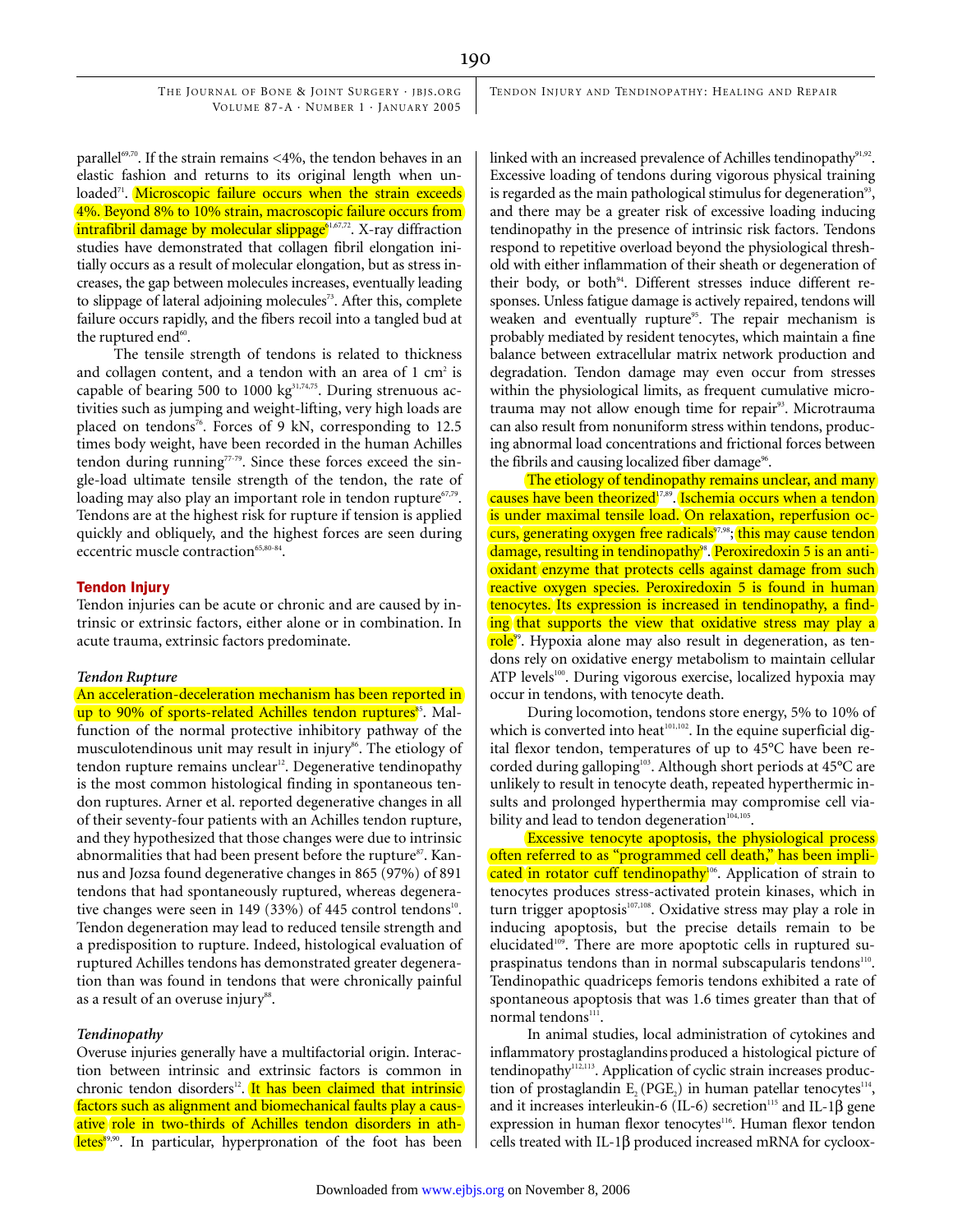ygenase-2, matrix metalloproteinase-1 (MMP-1), MMP-3, and PGE<sup>117</sup>. IL-1 $\beta$  released on mechanical stretching of rabbit Achilles tendons results in increased production of MMP-3 (stromelysin-1)<sup>118</sup>. Hence, prolonged mechanical stimuli induce production of cytokines and inflammatory prostaglandins, which may be mediators of tendinopathy.

Ciprofloxacin also induces IL-1β-mediated MMP-3 release, and use of fluoroquinolone is associated with tendon rupture and tendinopathy<sup>119-121</sup>. Fluoroquinolones inhibit tenocyte metabolism, reducing cell proliferation and collagen and matrix synthesis, a mechanism that may induce tendinopathy $^{122,123}$ .

MMPs, a family of proteolytic enzymes $124$ , are classified according to their substrate, specificity, and primary structure. They have the combined ability to degrade the components of the extracellular matrix network and to facilitate tissue remodeling<sup>125-127</sup>. Downregulation of MMP-3 mRNA has been reported in Achilles tendinopathy<sup>128,129</sup>. Alfredson et al. found, in addition to downregulation of MMP-3, upregulation of MMP-2 (gelatinase A) and vascular endothelial growth factor (VEGF) in Achilles tendinopathy compared with control samples<sup>129</sup>. Decreased MMP-3 and MMP-2 activity, but increased MMP-1 (collagenase-1) activity, has been reported in ruptured supraspinatus tendons<sup>130</sup>. However, a rabbit model of supraspinatus tears showed increased expression of MMP-2 and TIMP-1 (tissue inhibitor of metalloproteinase-1) $^{131}$ .

Failure to adapt to recurrent excessive loads may result in release of cytokines by tenocytes, leading to further modulation of cell activity<sup>132</sup>. An increase in cytokine levels in response to repeated injury or mechanical strain may induce MMP release, with degradation of the extracellular matrix network and eventual tendinopathy. Mechanical loading studies have varied with regard to the strain protocol used, and direct comparison of their results is often difficult. The amount and frequency of application of strain may in fact determine the type and amount of cytokines released. Although an imbalance in MMP activity has been demonstrated in tendinopathic and ruptured tendons, differences in expression of the various MMPs have been reported<sup>125-131</sup>. A differential temporal sequence of MMP expression may occur, and MMP expression may differ between tendinopathic and ruptured tendons.

#### *Histological Changes in Tendinopathy*

The term "tendinosis" has been in use for nearly three decades to describe the pathological features of the extracellular matrix network in tendinopathy<sup>133</sup>. Despite that, most clinicians still use the term "tendinitis" or "tendonitis," thus implying that the fundamental problem is inflammatory. We advocate the use of the term "tendinopathy" as a generic descriptor of the clinical conditions in and around tendons arising from overuse, and we suggest that the terms "tendinosis" and "tendinitis" be used only after histopathological examination<sup>34</sup>.

Histological examination of tendinopathy shows disordered, haphazard healing with an absence of inflammatory cells, a poor healing response, noninflammatory intratendinous collagen degeneration, fiber disorientation and thinning, hypercellularity, scattered vascular ingrowth, and increased TENDON INJURY AND TENDINOPATHY: HEALING AND REPAIR

 $interfibrillar glycosaminoglycans<sup>18,135-137</sup>. Frank inflammatory$ lesions and granulation tissue are infrequent and are mostly associated with tendon ruptures<sup>138</sup>.

Various types of degeneration may be seen in tendons, but mucoid or lipoid degeneration is usually found in the Achilles tendon<sup>18,139</sup>. Light microscopy of a tendon with mucoid degeneration reveals large mucoid patches and vacuoles between fibers. In lipoid degeneration, abnormal intratendinous accumulation of lipid occurs, with disruption of collagen  $fiber$  structure<sup>18,140,141</sup>. In patellar tendinopathy, mucoid degeneration is commonly seen, although hyaline degeneration rarely occurs<sup>142-146</sup>. In rotator cuff tendinopathy, mucoid degeneration occurs, but fibrocartilaginous metaplasia, often accompanied by calcium deposition, is also common<sup>147</sup>. Amyloid deposition in supraspinatus tendons with degenerative tears has also been reported<sup>148</sup>.

Tendinosis can be viewed as a failure of the cell matrix to adapt to a variety of stresses as a result of an imbalance between matrix degeneration and synthesis<sup>93,132</sup>. Macroscopically, the affected portions of the tendon are seen to have lost their normal glistening-white appearance and to have become gray-brown and amorphous. Tendon thickening, which can be diffuse, fusiform, or nodular, occurs<sup>149</sup>. Tendinosis is often clinically silent, and its only manifestation may be a rupture; however, it may also coexist with symptomatic paratendinopathy98,150-152. Mucoid degeneration, fibrosis, and vascular proliferation with a slight inflammatory infiltrate have been reported in paratendinopathy<sup>12,153,154</sup>. Edema and hyperemia of the paratenon are seen clinically. A fibrinous exudate accumulates within the tendon sheath, and crepitus may be felt on clinical examination<sup>149</sup>.

In samples from 397 ruptured Achilles tendons, Kannus and Jozsa found no evidence of inflammation under light and electron microscopy<sup>10</sup>. Arner et al. also found no neutrophilic infiltration in Achilles tendons on the first day after rupture, and they concluded that any inflammation seen at a later stage occurred subsequent to the rupture $87$ . In a recent study, immunohistochemical staining of neutrophils confirmed acute inflammation in all of sixty ruptured Achilles tendons<sup>155</sup>. Collagen degeneration and tenocyte necrosis may trigger an acute inflammatory response, which further weakens the tendon, predisposing it to rupture.

In summary, tendinopathy shows features of disordered healing, and inflammation is not typically seen. Although degenerative changes do not always lead to symptoms, preexisting degeneration has been implicated as a risk factor for acute tendon rupture<sup>10,87,88</sup>. The role played by inflammation in tendon rupture is less clear.

# *Pain in Tendinopathy*

Classically, pain in tendinopathy was attributed to inflammation. However, chronically painful Achilles and patellar tendons show no evidence of inflammation, and many tendons with intratendinous lesions detected on magnetic resonance imaging or ultrasound are not painful<sup>149</sup>. Pain may originate from a combination of mechanical and biochemical factors<sup>149</sup>.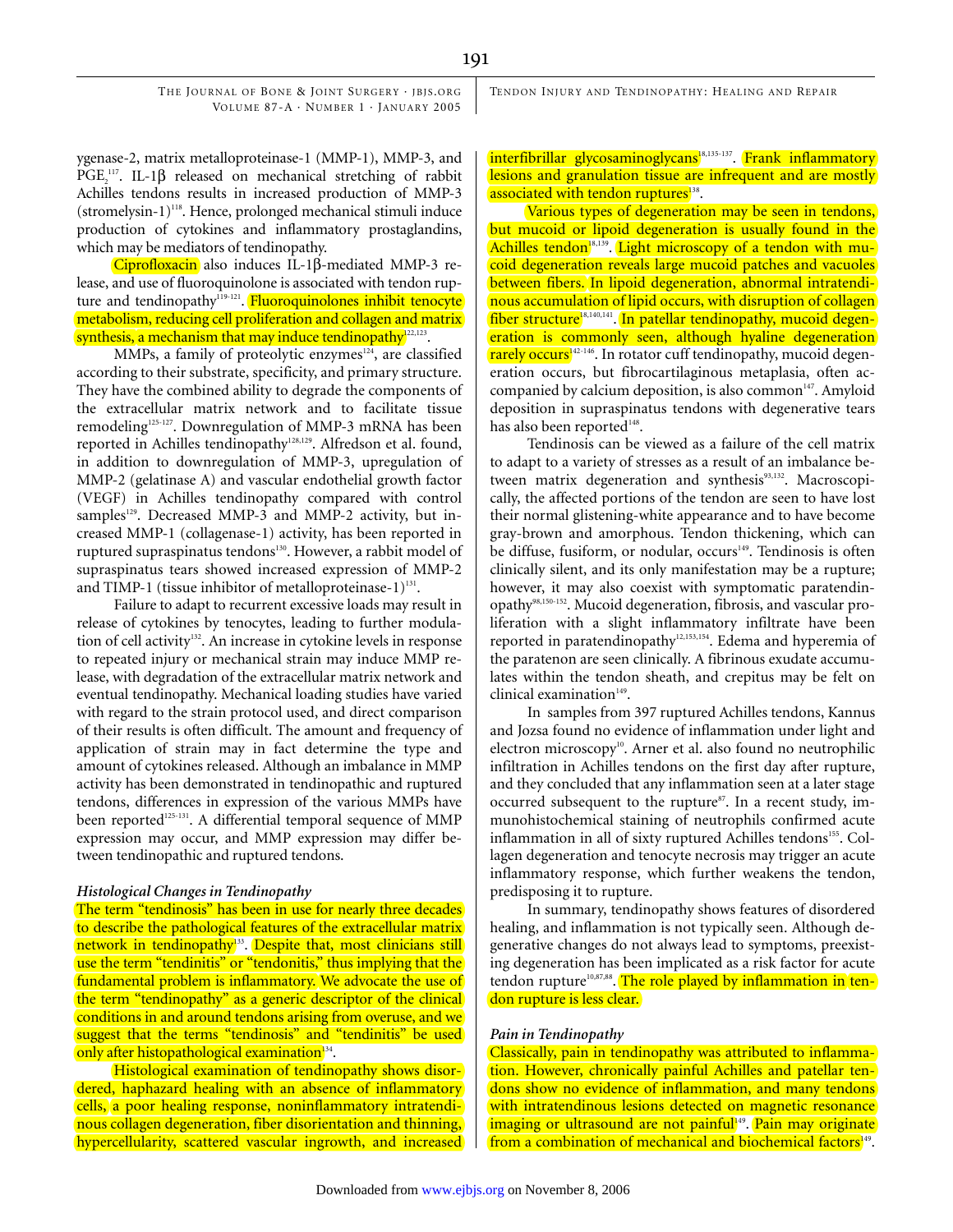Tendon degeneration with mechanical breakdown of collagen could theoretically explain the pain, but clinical and surgical observations have challenged this view<sup>149</sup>. Chemical irritants and neurotransmitters may generate pain in tendinopathy, and microdialysis sampling has revealed a twofold increase in lactate levels in tendons with tendinopathy compared with those in controls<sup>156</sup>. Patients with chronic Achilles tendinopathy and patellar tendinopathy showed high concentrations of the neurotransmitter glutamate, with no significant elevation of the proinflammatory prostaglandin PGE.<sup>157</sup>. However, the levels of PGE, were consistently higher in the tendinopathic tendons than they were in controls, and it is possible that the results lacked significance because of the small sample size of the study.

Substance P functions as a neurotransmitter and neuromodulator, and it is found in small unmyelinated sensory nerve fibers<sup>158</sup>. A network of sensory innervation is present in tendons, and substance P has been found both in tendinopathic Achilles tendons and in medial and lateral epicondylopathy<sup>159-162</sup>. Sensory nerves transmit nociceptive information to the spinal cord, and increased levels of substance P correlate with pain levels in rotator cuff disease<sup>162</sup>.

An opioid system has been demonstrated in the Achilles tendons of rats<sup>163</sup>. Under normal conditions, there is probably a balance between nociceptive and anti-nociceptive peptides<sup>164,165</sup>, with alteration of this equilibrium in pathological conditions<sup>164,165</sup>.

#### Tendon Healing

Studies of tendon healing predominantly have been performed on transected animal tendons or ruptured human tendons, and their relevance to healing of tendinopathic human tendons remains unclear.

Tendon healing occurs in three overlapping phases. In the initial, inflammatory phase, erythrocytes and inflammatory cells, particularly neutrophils, enter the site of injury. In the first twenty-four hours, monocytes and macrophages predominate and phagocytosis of necrotic materials occurs. Vasoactive and chemotactic factors are released with increased vascular permeability, initiation of angiogenesis, stimulation of tenocyte proliferation, and recruitment of more inflammatory cells<sup>166</sup>. Tenocytes gradually migrate to the wound, and type-III collagen synthesis is initiated<sup>167</sup>.

After a few days, the proliferative phase begins. Synthesis of type-III collagen peaks during this stage and lasts for a few weeks. Water content and glycosaminoglycan concentrations remain high during this stage $167$ .

After approximately six weeks, the remodeling phase commences, with decreased cellularity and decreased collagen and glycosaminoglycan synthesis. The remodeling phase can be divided into a consolidation stage and a maturation stage<sup>168</sup>. The consolidation stage begins at about six weeks and continues for up to ten weeks. In this period, the repair tissue changes from cellular to fibrous. Tenocyte metabolism remains high during this period, and tenocytes and collagen fibers become aligned in the direction of stress<sup>169</sup>. A higher proportion of type-I collagen is synthesized during this stage<sup>170</sup>. After ten weeks, the maturation stage occurs, with gradual change of the fibrous tissue to scar-like tendon tissue over the course of one year<sup> $169,171$ </sup>. During the latter half of this stage, tenocyte metabolism and tendon vascularity decline<sup>172</sup>.

Tendon healing can occur intrinsically, by proliferation of epitenon and endotenon tenocytes, or extrinsically, by invasion of cells from the surrounding sheath and synovium $173-175$ . Epitenon tenoblasts initiate the repair process through proliferation and migration $176-179$ . Healing of severed tendons can be achieved by cells from the epitenon alone, without reliance on adhesions for vascularity or cellular support<sup>180,181</sup>. Internal tenocytes contribute to the intrinsic repair process and secrete larger and more mature collagen fibers than do epitenon cells<sup>182</sup>. Despite this, fibroblasts in the epitenon and tenocytes synthesize collagen during repair, and different cells probably produce different collagen types at different time-points. Initially, collagen is produced by epitenon cells, with endotenon cells synthesizing collagen later<sup>183-187</sup>. The relative contribution of each cell type may be influenced by the type of trauma sustained, the anatomical location, the presence of a synovial sheath, and the amount of stress induced by motion after repair has taken place<sup>188</sup>.

Tenocyte function may vary depending on the region of origin. Cells from the tendon sheath produce less collagen and glycosaminoglycans than do epitenon and endotenon cells. However, fibroblasts from the flexor tendon sheath proliferate more rapidly<sup>189,190</sup>. The variation in phenotypic expression of tenocytes has not been extensively investigated, and this information may prove useful for optimizing repair strategies.

Intrinsic healing results in better biomechanics and fewer complications; in particular, a normal gliding mechanism within the tendon sheath is preserved $\frac{1}{2}$ . In extrinsic healing, scar tissue results in adhesion formation, which disrupts tendon gliding<sup>192</sup>. Different healing patterns may predominate in particular locations; for example, extrinsic healing tends to prevail in torn rotator cuffs<sup>193</sup>.

MMPs are important regulators of extracellular matrix network remodeling, and their levels are altered during tendon healing<sup>126-128</sup>. In a rat flexor tendon laceration model, the expression of MMP-9 and MMP-13 (collagenase-3) peaked between the seventh and fourteenth days after the surgery. MMP-2, MMP-3, and MMP-14 (MT1-MMP) levels increased after the surgery and remained high until the twenty-eighth day194. These findings suggest that MMP-9 and MMP-13 participate only in collagen degradation, whereas MMP-2, MMP-3, and MMP-14 participate both in collagen degradation and in collagen remodeling. Wounding and inflammation also provoke release of growth factors and cytokines from platelets, polymorphonuclear leukocytes, macrophages, and other inflammatory cells<sup>195-200</sup>. These growth factors induce neovascularization and chemotaxis of fibroblasts and tenocytes and stimulate fibroblast and tenocyte proliferation as well as synthesis of collagen<sup>201,202</sup>.

Nitric oxide is a short-lived free radical with many biological functions: it is bactericidal, it can induce apoptosis in inflammatory cells, and it causes angiogenesis and vasodila-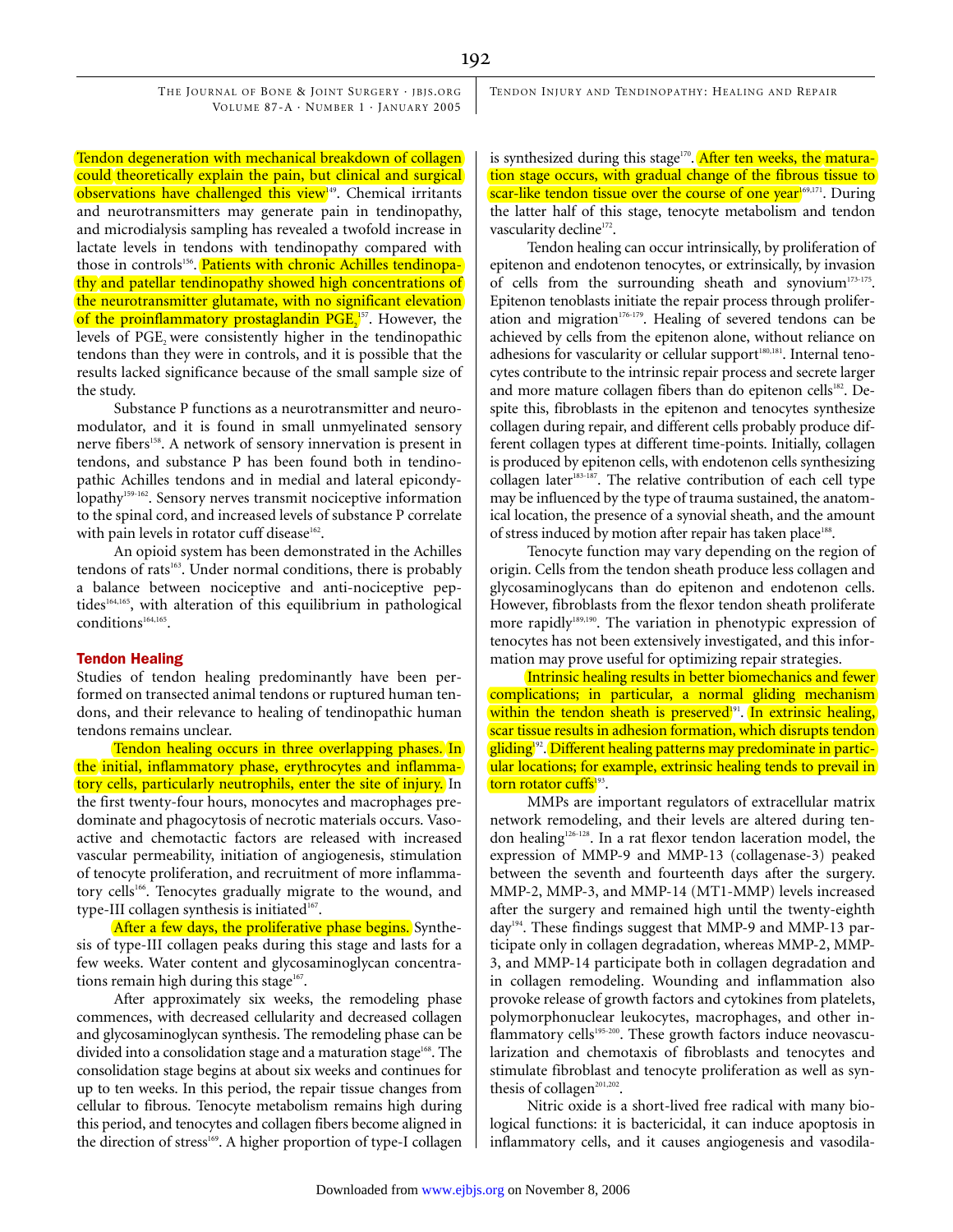TENDON INJURY AND TENDINOPATHY: HEALING AND REPAIR

tion<sup>203-205</sup>. Nitric oxide may play a role in several aspects of tendon healing. Nitric oxide synthase is responsible for synthesizing nitric oxide from L-arginine. Levels of nitric oxide synthase peaked after seven days and returned to baseline fourteen days after tenotomies of rat Achilles tendons<sup>206</sup>. In that study, inhibition of nitric oxide synthase reduced healing, resulted in a decreased cross-sectional area, and reduced failure load<sup>206</sup>. The authors did not identify the specific isoforms of nitric oxide synthase. More recently, the same research group demonstrated a temporal expression of the three isoforms of nitric oxide synthase $207$ . The inducible isoform peaks on the fourth day, the endothelial isoform peaks on the seventh day, and the neuronal isoform peaks on the twenty-first day<sup>207</sup>.

Interestingly, in a rat Achilles tendon rupture model, nerve fiber formation peaked between two and six weeks after the rupture, in concert with peak levels of the neuronal isoform of nitric oxide synthase<sup>208</sup>. These nerve fibers presumably deliver neuropeptides that act as chemical messengers and regulators, and they may play an important role in tendon healing. Substance P and calcitonin gene-related peptide (CGRP) are proinflammatory and cause vasodilation and protein extravasation<sup>209-211</sup>. In addition, substance P enhances cellular release of prostaglandins, histamines, and cytokines<sup>212,213</sup>. Levels of substance P and CGRP peak during the proliferative phase, suggesting a possible role during that phase.

#### *Limitations of Healing*

Adhesion formation after intrasynovial tendon injury poses a major clinical problem<sup>214</sup>. Disruption of the synovial sheath at the time of the injury or surgery allows granulation tissue and tenocytes from surrounding tissue to invade the repair site. Exogenous cells predominate over endogenous tenocytes, allowing the surrounding tissue to attach to the repair site and resulting in adhesion formation.

Despite remodeling, the biochemical and mechanical properties of healed tendon tissue never match those of intact tendon. In a study of transected sheep Achilles tendons that had spontaneously healed, the rupture force was only 56.7% of normal at twelve months<sup>215</sup>. One possible reason for this is the absence of mechanical loading during the period of immobilization.

# *Current Strategies for Tendon Healing* **Physical Modalities**

Many physical modalities are used in the management of tendon disorders. However, although these modalities are in routine clinical use, only a few controlled clinical trials have been performed. Most of the evidence is still pre-clinical and, at times, controversial.

Extracorporeal shock wave therapy applied to rabbit Achilles tendons, at a rate of 500 impulses of 14 kV in twenty minutes, resulted in neovascularization and an increase in the angiogenesis-related markers such as nitric oxide synthase and VEGF216. Extracorporeal shock wave therapy promoted healing of experimental Achilles tendinopathy in rats<sup>217</sup>. The authors proposed that the healing improved because of an increase in growth factor levels, as they had noted elevated levels of transforming growth factor-β1 (TGF-β1) in the early stage and persistently elevated levels of IGF-1217. In another study, seventy-four patients with chronic noncalcific rotator cuff tendinopathy were randomized to receive either active extracorporeal shock wave therapy (1500 pulses of 0.12 mJ/ mm<sup>2</sup>) or sham treatment monthly for three months<sup>218</sup>. The mean duration of symptoms was 23.3 months in both groups. All patients were assessed for pain in the shoulder, including night pain measured with a visual analogue score, and a disability index was calculated before each treatment and at one and three months after the completion of the treatment. There were no significant differences between the two groups before treatment. Both groups showed marked and sustained improvements from two months onward, but the moderate doses of extracorporeal shock wave therapy provided no added benefit compared with the sham treatment.

In a double-blind, randomized, placebo-controlled trial of 144 patients with calcific tendinopathy of the rotator cuff, patients received high-energy extracorporeal shock wave therapy, low-energy extracorporeal shock wave therapy, or a placebo (sham treatment)<sup>219</sup>. The two groups treated with extracorporeal shock wave therapy received the same cumulative energy dose. All patients received two treatment sessions approximately two weeks apart, followed by physical therapy. Both the high-energy and the low-energy extracorporeal shock wave therapy resulted in an improvement in the mean Constant and Murley score at six months compared with the score after the sham treatment. Also, the patients who had received the high-energy extracorporeal shock wave therapy had a higher six-month Constant and Murley score than did the patients who had received the low-energy extracorporeal shock wave therapy. Compared with the placebo, both the high-energy and the low-energy extracorporeal shock wave therapy appeared to provide a beneficial effect in terms of better shoulder function, less self-rated pain, and diminished size of calcifications. Also, the high-energy extracorporeal shock wave therapy appeared to be superior to the low-energy therapy. However, caution should be exercised when using extracorporeal shock wave therapy, as dose-dependent tendon damage, including fibrinoid necrosis, fibrosis, and inflammation, has been reported in rabbits<sup>220</sup>.

Pulsed magnetic fields with a frequency of 17 Hz improved collagen fiber alignment in a rat Achilles tendinopathy model<sup>221</sup>. In another study, tenotomized rat Achilles tendons were sutured and then treated with low-intensity galvanic current for fifteen minutes a day for two weeks<sup>222</sup>. Biomechanical analysis revealed an increased force to breakage in the anodestimulated group compared with controls and a cathode-stimulated group.

Direct current applied to rabbit tendons in vitro increased type-I-collagen production and decreased adhesion formation<sup>223</sup>. In a randomized trial, lacerated rabbit flexor tendons were repaired and then received pulsed electromagnetic field stimulation for six hours a day, starting six days after the surgery and continuing until twenty-one days after the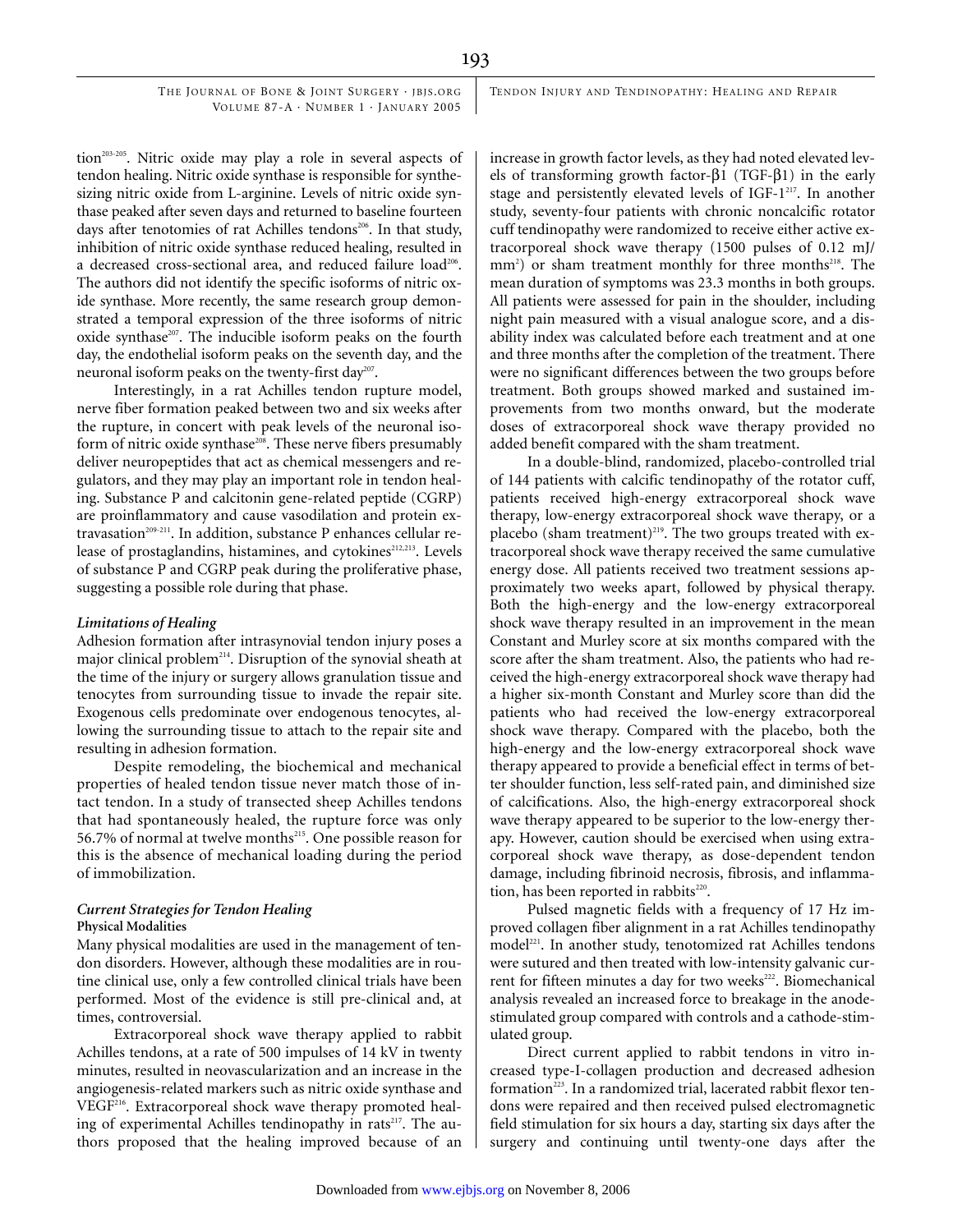TENDON INJURY AND TENDINOPATHY: HEALING AND REPAIR

surgery<sup>224</sup>. At four weeks, no difference in adhesion formation was noted.

The effects of laser therapy on tendon healing have also been studied. Laser phototherapy increased collagen production in rabbits subjected to tenotomy and surgical repair<sup>225</sup>. In a placebo-controlled, double-blind, prospective study of twenty-five patients with a total of forty-one digital flexor tendon repairs, laser therapy reduced postoperative edema but provided no improvement with regard to pain relief, grip strength, or functional results compared with controls<sup>226</sup>.

Radiofrequency coblation is a new application of bipolar radiofrequency energy used for volumetric tissue removal. Under appropriate conditions, a small vapor layer forms on the active electrode of the device. The electrical field of the energized electrode causes electrical breakdown of the vapor, producing a highly reactive plasma that is able to break down most of the bonds found in soft-tissue molecules. Radiofrequency coblation stimulates an angiogenic response in normal rabbit Achilles tendons<sup>227</sup>. Rapid pain relief was reported in a preliminary uncontrolled prospective, nonrandomized, singlecenter, single-surgeon study of twenty patients with tendinopathy of the Achilles tendon, patellar tendon, and common extensor origin<sup>227</sup>. Six months after the procedure, magnetic resonance imaging showed complete or near complete resolution of the tendinopathy in ten of the twenty patients.

### **Cytokines and Growth Factors**

Increased levels of TGF-β2 have been reported in tendinopathic human Achilles tendons and in rabbit flexor tendons after injury<sup>228,229</sup>. TGF- $\beta$  results in scar formation and fibrosis, and TGF-β1 expression is increased in patients with hypertrophic scarring and keloids following a burn<sup>230,231</sup>. The response to cytokines may be site-specific, and insulin-like growth factor-I (IGF-I) induces a higher rate of collagen synthesis in rabbit flexor tendons than it does in rabbit Achilles tendons<sup>232</sup>. The use of cytokines and growth factors to enhance tendon healing remains largely experimental and has been restricted to in vitro studies and animal models<sup>233-249</sup>. The clinical use of growth factors for the treatment of tendon problems has not yet been reported, to our knowledge.

### **Gene Therapy**

Gene therapy delivers genetic material (DNA) to cells, permitting modification of cellular function, by means of viral or nonviral vectors or direct gene transfer<sup>250,251</sup>. Gene therapy enables the delivery of individual proteins to specific tissues and cells<sup>252</sup>.

Several animal studies have been done to investigate the feasibility of gene transfer to tendons. For example, hemagglutinating virus of Japan (HVJ)-liposome constructs were used to deliver β-galactosidase to rat patellar tendons<sup>253</sup>. In vivo and ex vivo gene transfer techniques have been used as well. With these methods, sustained gene expression seems to last for about six weeks, possibly long enough for clinical applications<sup>254,255</sup>. Ex vivo gene transduction is possibly more efficient, but the techniques must be optimized.

Gene therapy can also alter the healing environment of

tendons in animal models of tendon repair. Adenoviral transduction of focal adhesion kinase (FAK) into partially lacerated chicken flexor tendons resulted in an expected increase in adhesion formation and a twofold increase in the work required for flexion compared with the results in control groups<sup>256</sup>. These differences were significant ( $p = 0.001$ ). While tendon healing was not improved in this study, the results did demonstrate that the healing environment and conditions could be manipulated.

Bone morphogenetic protein-12 (BMP-12) is the human analogue of murine GDF-7<sup>257</sup>. BMP-12 increases the expression of procollagen type-I and III genes in human patellar tenocytes, and it is found at sites of tendon remodeling<sup>258</sup>. BMP-12 increased synthesis of type-I collagen by 30% in chicken flexor tenocytes, and application of tenocytes transfected with the BMP-12 gene to a chicken flexor tendon laceration model resulted in a twofold increase in tensile strength and load to failure at four weeks<sup>259</sup>.

Transfer of genes to tendons is feasible, and, as the healing environment can be manipulated for up to eight to ten weeks<sup>226</sup>, this may be long enough to be clinically relevant. While the above studies were conducted in tendon transection models, delivery of substances such as platelet-derived growth factor-B (PDGF-B), BMP-12, and decorin may improve healing of tendinopathy<sup>257-267</sup>; additional research in this area is required.

#### **Tissue Engineering with Mesenchymal Stem Cells**

Mesenchymal stem cells are capable of undergoing differentiation into a variety of specialized mesenchymal tissues, including bone, tendon, cartilage, muscle, ligament, fat, and marrow stroma (Fig.  $3)^{268}$ . In adults, mesenchymal stem cells are prevalent in bone marrow, but they are also found in muscle, fat, and skin and around blood vessels<sup>269</sup>. The differentiation of mesenchymal stem cells along a particular phenotypic pathway may be controlled by a master regulatory gene, a concept formulated after the discovery of MyoD, a muscle transcription factor capable of inducing expression of a bank of muscle-specific genes<sup>270</sup>. However, MyoD may not be the only transcription factor responsible for myogenic differentiation; Myf5, myogenin, and MRF4 may also play a role<sup>271</sup>. Transcription factors that regulate adipogenic and osteogenic differentiation have also been identified, but no transcription factors regulating tenocyte differentiation have yet been identified<sup>272-275</sup>.

Mesenchymal stem cells can be applied directly to the site of injury or can be delivered on a suitable carrier matrix, which functions as a scaffold while tissue repair takes place. In ex vivo, de novo tissue engineering with use of mesenchymal stem cells, whole body tissues are constructed in the laboratory and are subsequently implanted into patients. Tissueengineered tendons could be used to bridge areas of tendon loss or to replace severely degenerated regions<sup>276-279</sup>.

At present, tissue engineering is an emerging field, and many issues, such as ideal scaffold materials, optimal cellseeding density, and optimal culture conditions, need to be established before it becomes a real option in the management of tendon disorders. Effective vascularization and innervation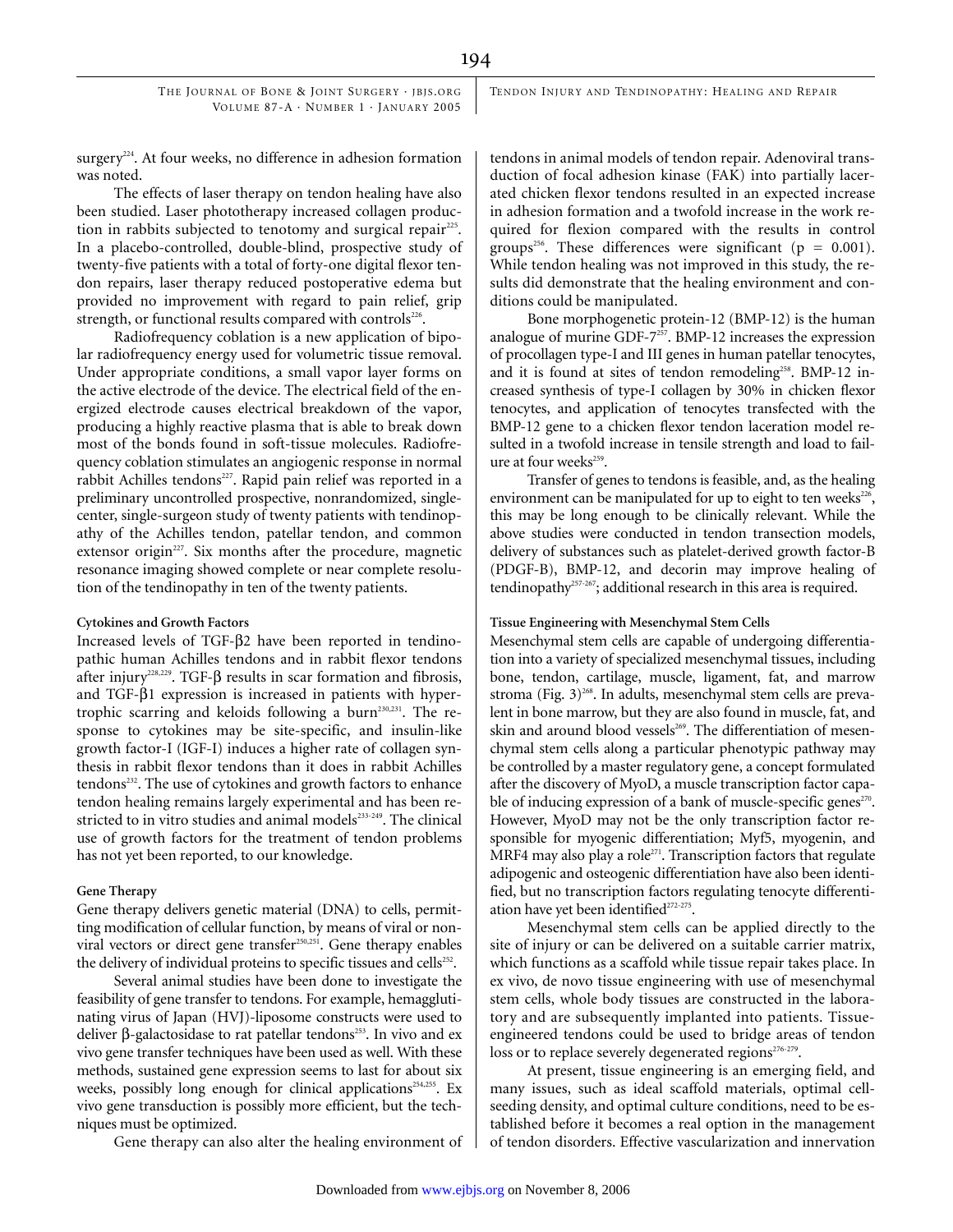of implanted tissue-engineered constructs must take place for the constructs to be viable. Vascularization allows survival of the construct. Innervation is required for proprioception and to maintain reflexes, mediated by Golgi tendon organs, to protect tendons from excessive forces<sup>280,281</sup>.

# **Prevention of Adhesions**

The most important factor implicated in adhesion formation is trauma<sup>282</sup>. Tenocytes and tenoblasts are key cells in tendon healing. The actin isoform  $\alpha$ -smooth muscle actin has been identified in tendons and ligaments<sup>283,284</sup>. Tenocytes that express α-smooth muscle actin are known as myofibroblasts. There are three essential morphological elements that define myofibroblasts: stress fibers (actin microfilaments), well-developed cell-stroma attachment sites (fibronexus), and intercellular gap junctions<sup>285</sup>. The fibronexus is presumed to transfer tensile forces to the extracellular matrix network<sup>286</sup>. Myofibroblasts are thought to play a role in extracellular matrix network homeostasis in tendons and ligaments, and they may well be responsible for the formation of tendon adhesions<sup>287</sup>.

Many attempts have been made to reduce adhesion formation by using materials acting as mechanical barriers such as polyethylene or silicone or by using pharmacological agents such as indomethacin and ibuprofen, but no simple method is widely used<sup>288-291</sup>. Hyaluronate is found in synovial fluid around tendon sheaths<sup>292</sup>. Its use decreased adhesion formation in repaired rabbit flexor tendons<sup>293,294</sup> but resulted in no significant differences in adhesion formation in a rat Achilles tendon model<sup>295</sup>. The absence of a synovial membrane around the Achilles tendon may explain this difference. A single dose of hyaluronate, at a concentration of 10 mL/mg, had no effect on rabbit tenocyte proliferation or matrix synthesis<sup>296</sup>. Therefore, it is unclear whether hyaluronate has any effect on myofibroblast function or just acts as a mechanical barrier. Results may vary with different doses of hyaluronate.

5-fluorouracil, an antimetabolite with anti-inflammatory properties, inhibits fibroblast proliferation, with a greater effect on synovial fibroblasts than on endotenon fibroblasts<sup>296,297</sup>. Lacerated chicken flexor tendons were repaired and were exposed to various doses of 5-fluorouracil for five minutes<sup>298</sup>. A dose of 25 mg/mL effectively preserved tendon gliding, and, at three weeks after the surgery, there was no significant difference in excursion, maximal load, or work of flexion between the repaired tendons and normal controls. Use of 50 mg/mL of 5 fluorouracil produced inferior results, suggesting that there is a therapeutic threshold beyond which 5-fluorouracil may be detrimental to tendon healing.

Despite many efforts, adhesion formation after tendon trauma remains a clinical problem, with no ideal method of prevention. With advances in the understanding of the mechanisms involved in adhesion formation, it may be possible to formulate improved strategies of prevention.



Fig. 3

Schematic representation of mesenchymal stem cell differentiation.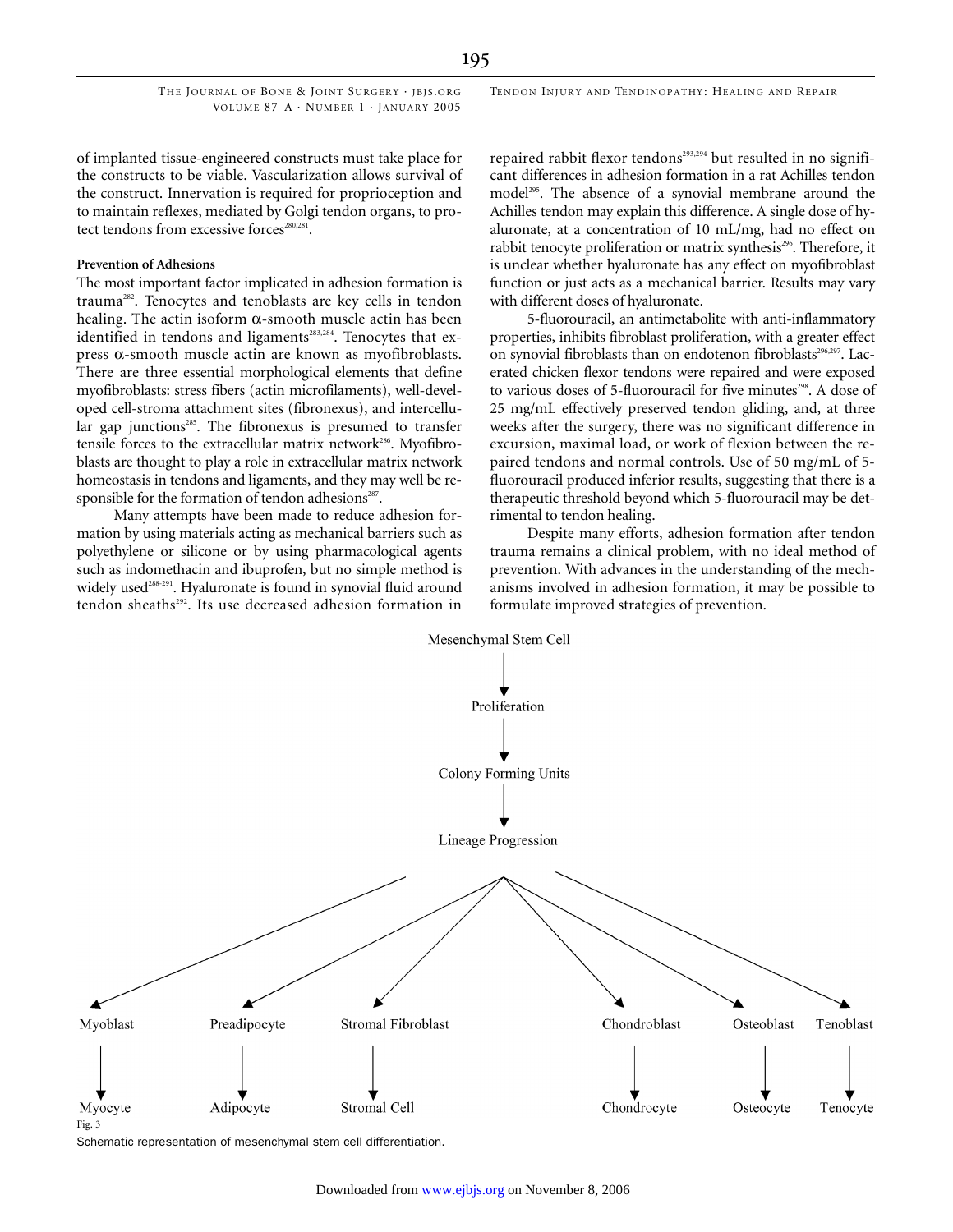#### **Mobilization and Mechanical Loading**

In animal experiments, training has improved the tensile strength, elastic stiffness, weight, and cross-sectional area of tendons<sup>299,300</sup>. These effects can be explained by an increase in collagen and extracellular matrix network synthesis by tenocytes<sup>300</sup>. There are little data on the effect of exercise on human tendons, although intensively trained athletes are reported to have thicker Achilles tendons than control subjects<sup>301</sup>. Most of our current knowledge is therefore based on the results of animal studies. However, care must be taken when interpreting animal studies, as the results in untrained animals cannot be directly compared with those in trained animals. Also, confined animals are likely to have reduced connective-tissue mass and tendon tensile strength, and physical training may merely return these parameters to normal<sup>302</sup>.

Prolonged immobilization following musculoskeletal injury may have detrimental effects. Collagen fascicles from stress-shielded rabbit patellar tendons displayed lower tensile strength and strain at failure than did control samples<sup>303</sup>. Immobilization reduces the water and proteoglycan content of tendons and increases the number of reducible collagen crosslinks<sup>304,305</sup>. Immobilization results in tendon atrophy, but, as a result of the low metabolic rate and vascularity, these changes occur slowly<sup>301</sup>.

After the inflammatory phase of healing, controlled stretching is likely to increase collagen synthesis and improve fiber alignment, resulting in higher tensile strength<sup>306</sup>. Collagen that remains unstressed during the proliferative and remodeling phases remains haphazard in organization and is weaker than stressed collagen<sup>307</sup>. Experimental studies have demonstrated the beneficial effects of motion and mechanical loading on tenocyte function. Repetitive motion increases DNA content and protein synthesis in human tenocytes<sup>308</sup>. Even fifteen minutes of cyclic biaxial mechanical strain applied to human tenocytes results in cellular proliferation<sup>309</sup>. Application of a cyclic load to wounded avian flexor tendons results in migration of epitenon cells into the wound<sup>310</sup>. In rabbit patellar tendons, application of a 4% strain provides protection against degradation by bacterial collagenase<sup>311</sup>.

TENDON INJURY AND TENDINOPATHY: HEALING AND REPAIR

Clinical studies have shown the benefit of early mobilization following tendon repair, and several postoperative mobilization protocols have been advocated<sup>312-316</sup>. The precise mechanism by which cells respond to load remains to be elucidated. However, cells must respond to mechanical and chemical signals in a coordinated fashion. For example, intercellular communication by means of gap junctions is necessary to mount mitogenic and matrigenic responses in ex vivo models<sup>317</sup>.

#### **Overview**

Tendon injuries produce substantial morbidity, and at present there are only a limited number of scientifically proven management modalities. A better understanding of tendon function and healing will allow specific treatment strategies to be developed. Many interesting techniques are being pioneered. The optimization strategies discussed in this article are currently at an early stage of development. While these emerging technologies may develop into clinical treatment options, their full impact on tendon healing needs to be critically evaluated in a scientific fashion.

Pankaj Sharma, MRCS

Nicola Maffulli, MD, MS, PhD, FRCS(Orth) Department of Trauma and Orthopaedics, Keele University School of Medicine, Thornburrow Drive, Hartshill, Stoke-on-Trent, Staffordshire, ST4 7QB, United Kingdom. E-mail address for N. Maffulli: n.maffulli@keele.ac.uk

The authors did not receive grants or outside funding in support of their research or preparation of this manuscript. They did not receive payments or other benefits or a commitment or agreement to provide such benefits from a commercial entity. No commercial entity paid or directed, or agreed to pay or direct, any benefits to any research fund, foundation, educational institution, or other charitable or nonprofit organization with which the authors are affiliated or associated.

doi:10.2106/JBJS.D.01850

# **References**

1. Almekinders LC, Almekinders SV. Outcome in the treatment of chronic overuse sports injuries: a retrospective study. J Orthop Sports Phys Ther. 1994;19:157-61.

2. James SL, Bates BT, Osternig LR. Injuries to runners. Am J Sports Med. 1978; 6:40-50.

3. Gruchow HW, Pelletier D. An epidemiologic study of tennis elbow. Incidence, recurrence, and effectiveness of prevention strategies. Am J Sports Med. 1979; 7:234-8.

4. Benjamin M, Ralphs J. Functional and developmental anatomy of tendons and ligaments. In: Gordon SL, Blair SJ, Fine LJ, editors. Repetitive motion disorders of the upper extremity. Rosemont, IL: American Academy of Orthopaedic Surgeons; 1995. p 185-203.

5. Kannus P, Jozsa L, Jarvinnen M. Basic science of tendons. In: Garrett WE Jr. Speer KP, Kirkendall DT, editors. Principles and practice of orthopaedic sports medicine. Philadelphia: Lippincott Williams and Wilkins; 2000. p 21-37.

6. O'Brien M. Structure and metabolism of tendons. Scand J Med Sci Sports. 1997;7:55-61.

7. Jozsa L, Balint JB, Reffy A, Demel Z. Histochemical and ultrastructural study of adult human tendon. Acta Histochem. 1979;65:250-7.

8. Kvist M, Jozsa L, Jarvinen MJ, Kvist H. Chronic Achilles paratenonitis in athletes: a histological and histochemical study. Pathology. 1987;19:1-11.

9. Kvist M, Jozsa L, Jarvinen M, Kvist H. Fine structural alterations in chronic Achilles paratenonitis in athletes. Pathol Res Pract. 1985;180:416-23.

10. Kannus P, Jozsa L. Histopathological changes preceding spontaneous rupture of a tendon. A controlled study of 891 patients. J Bone Joint Surg Am. 1991; 73:1507-25.

11. Vailas AC, Tipton CM, Laughlin HL, Tcheng TK, Matthes RD. Physical activity and hypophysectomy on the aerobic capacity of ligaments and tendons. J Appl Physiol. 1978;44:542-6.

12. Williams JG. Achilles tendon lesions in sport. Sports Med. 1986;3:114-35.

13. Hess GP, Cappiello WL, Poole RM, Hunter SC. Prevention and treatment of overuse tendon injuries. Sports Med. 1989;8:371-84.

14. Jozsa L, Lehto M, Kannus P, Kvist M, Reffy A, Vieno T, Jarvinen M, Demel S, Elek E. Fibronectin and laminin in Achilles tendon. Acta Orthop Scand. 1989; 60:469-71.

15. Tipton CM, Matthes RD, Maynard JA, Carey RA. The influence of physical activity on ligaments and tendons. Med Sci Sports. 1975;7:165-75.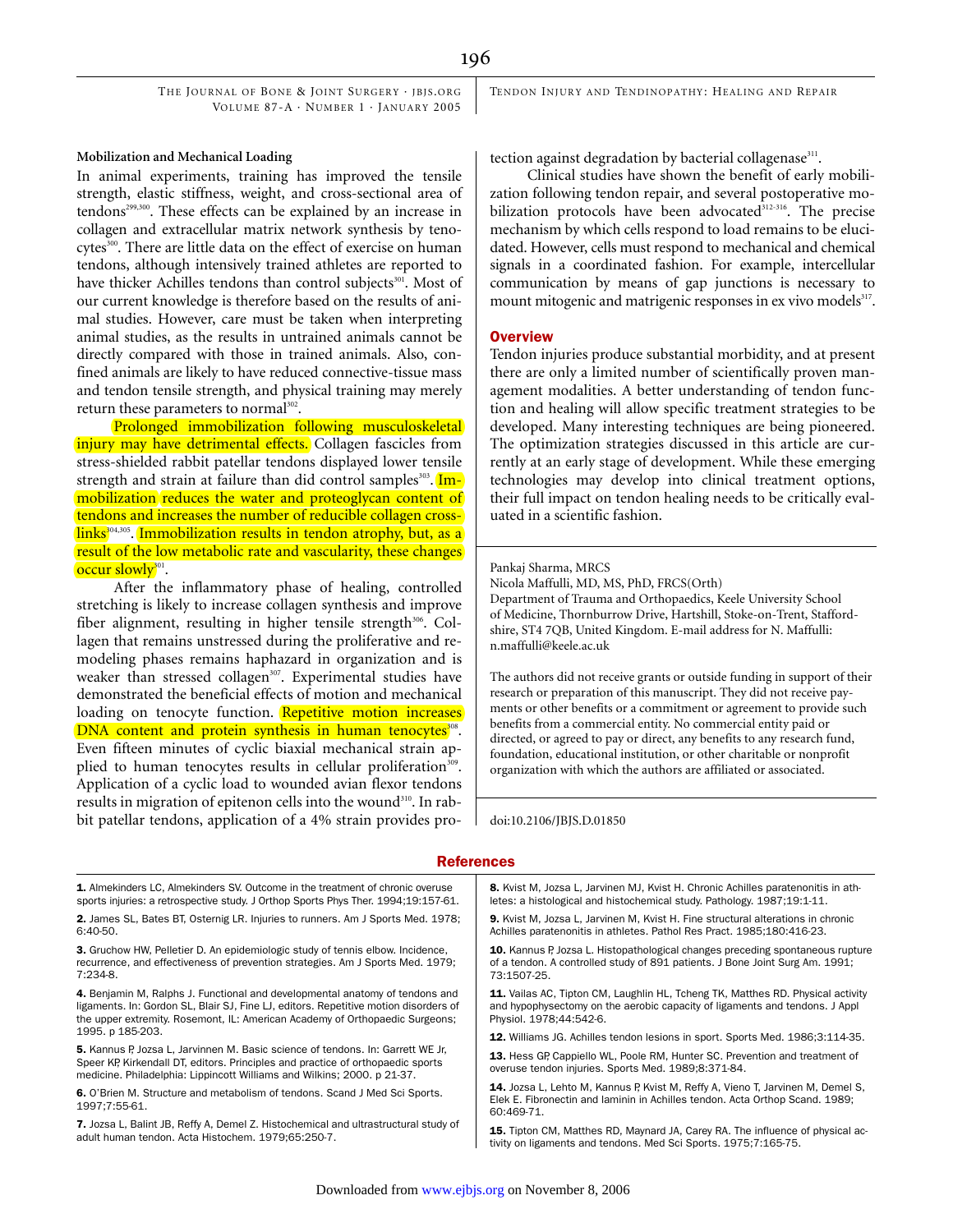16. Kirkendall DT, Garrett WE. Function and biomechanics of tendons. Scand J Med Sci Sports. 1997;7:62-6.

17. Astrom M. On the nature and etiology of chronic achilles tendinopathy [thesis]. Lund, Sweden: University of Lund; 1997.

18. Jozsa LG, Kannus P. Human tendons: anatomy, physiology, and pathology. Champaign, IL: Human Kinetics; 1997.

19. Movin T, Kristoffersen-Wiberg M, Shalabi A, Gad A, Aspelin P, Rolf C. Intratendinous alterations as imaged by ultrasound and contrast medium-enhanced magnetic resonance in chronic achillodynia. Foot Ankle Int. 1998;19:311-7.

20. Jozsa L, Kannus P, Balint JB, Reffy A. Three-dimensional ultrastructure of human tendons. Acta Anat (Basel). 1991;142:306-12.

21. Balint BJ, Jozsa L. [Investigation on the construction and spacial structure of human tendons (author's transl)]. Magy Traumatol Orthop Helyreallito Seb. 1978;21:293-9. Hungarian.

22. Hueston JT, Wilson WF. The aetiology of trigger finger explained on the basis of intratendinous architecture. Hand. 1972;4:257-60.

23. Lawler J. The structural and functional properties of thrombospondin. Blood. 1986;67:1197-209.

24. Miller RR, McDevitt CA. Thrombospondin in ligament, meniscus and intervertebral disc. Biochim Biophys Acta. 1991;1115:85-8.

25. Riley GP, Harrall RL, Cawston TE, Hazleman BL, Mackie EJ. Tenascin-C and human tendon degeneration. Am J Pathol. 1996;149:933-43.

26. Kannus P, Jozsa L, Jarvinen TA, Jarvinen TL, Kvist M, Natri A, Jarvinen M. Location and distribution of non-collagenous matrix proteins in musculoskeletal tissues of rat. Histochem J. 1998;30:799-810.

27. Oberhauser AF, Marszalek PE, Erickson HP, Fernandez JM. The molecular elasticity of the extracellular matrix protein tenascin. Nature. 1998;393:181-5.

28. Mehr D, Pardubsky PD, Martin JA, Buckwalter JA. Tenascin-C in tendon regions subjected to compression. J Orthop Res. 2000;18:537-45.

29. Jarvinen TA, Jozsa L, Kannus P, Jarvinen TL, Kvist M, Hurme T, Isola J, Kalimo H, Jarvinen M. Mechanical loading regulates tenascin-C expression in the osteotendinous junction. J Cell Sci. 1999;112:3157-66.

30. Mackie EJ, Ramsey S. Expression of tenascin in joint-associated tissues during development and postnatal growth. J Anat. 1996;188:157-65.

31. Elliott DH. Structure and function of mammalian tendon. Biol Rev Camb Philos Soc. 1965;40:392-421.

32. Kastelic J, Galeski A, Baer E. The multicomposite structure of tendon. Connect Tissue Res. 1978;6:11-23.

33. Lundborg G, Myrhage R. The vascularization and structure of the human digital tendon sheath as related to flexor tendon function. An angiographic and histological study. Scand J Plast Reconstr Surg. 1977;11:195-203.

34. Doyle JR. Anatomy of the finger flexor tendon sheath and pulley system. J Hand Surg [Am]. 1988;13:473-84.

35. Kvist M, Jozsa L, Kannus P, Isola J, Vieno T, Jarvinen M, Lehto M. Morphology and histochemistry of the myotendineal junction of the rat calf muscles. Histochemical, immunohistochemical and electron-microscopic study. Acta Anat (Basel). 1991;141:199-205.

36. Michna H. A peculiar myofibrillar pattern in the murine muscle-tendon junction. Cell Tissue Res.1983;233:227-31.

37. Trotter JA, Baca JM. A stereological comparison of the muscle-tendon junctions of fast and slow fibers in the chicken. Anat Rec. 1987;218:256-66.

38. Tidball JG, Daniel TL. Myotendinous junctions of tonic muscle cells: structure and loading. Cell Tissue Res. 1986;245:315-22.

39. Tidball JG. Myotendinous junction injury in relation to junction structure and molecular composition. Exerc Sport Sci Rev. 1991;19:419-45.

40. Nikolaou PK, Macdonald BL, Glisson RR, Seaber AV, Garrett WE Jr. Biomechanical and histological evaluation of muscle after controlled strain injury. Am J Sports Med. 1987;15:9-14.

41. Garrett WE Jr. Muscle strain injuries: clinical and basic aspects. Med Sci Sports Exerc. 1990;22:436-43.

42. Jarvinen M, Kannus P, Kvist M, Isola J, Lehto M, Jozsa L, Macromolecular composition of the myotendinous junction. Exp Mol Pathol. 1991;55:230-7.

43. Benjamin M, Ralphs JR. Fibrocartilage in tendons and ligaments-an adaptation to compressive load. J Anat. 1998;193:481-94.

44. Benjamin M, Qin S, Ralphs JR. Fibrocartilage associated with human tendons and their pulleys. J Anat. 1995;187:625-33.

#### TENDON INJURY AND TENDINOPATHY: HEALING AND REPAIR

45. Evans EJ, Benjamin M, Pemberton DJ. Fibrocartilage in the attachment zones of the quadriceps tendon and patellar ligament of man. J Anat. 1990;171:155-62.

46. Carr AJ, Norris SH. The blood supply of the calcaneal tendon. J Bone Joint Surg Br. 1989;71:100-1.

47. Kvist M, Hurme T, Kannus P, Jarvinen T, Maunu VM, Jozsa L, Jarvinen M. Vascular density at the myotendinous junction of the rat gastrocnemius muscle after immobilization and remobilization. Am J Sports Med. 1995;23:359-64.

48. Kvist M, Jozsa L, Jarvinen M. Vascular changes in the ruptured Achilles tendon and paratenon. Int Orthop. 1992;16:377-82.

49. Naito M, Ogata K. The blood supply of the tendon with a paratenon. An experimental study using hydrogen washout technique. Hand. 1983;15:9-14.

50. Reynolds NL, Worrell TW. Chronic Achilles peritendinitis: etiology, pathophysiology, and treatment. J Orthop Sports Phys Ther. 1991;13:171-6.

51. Field PL. Tendon fibre arrangement and blood supply. Aust NZ J Surg. 1971; 40:298-302.

52. Niculescu V, Matusz P. The clinical importance of the calcaneal tendon vasculature (tendo calcaneus). Morphol Embryol (Bucur). 1988;34:5-8.

53. Astrom M. Laser Doppler flowmetry in the assessment of tendon blood flow. Scand J Med Sci Sports. 2000;10:365-7.

54. Leversedge FJ, Ditsios K, Goldfarb CA, Silva MJ, Gelberman RH, Boyer MI. Vascular anatomy of the human flexor digitorum profundus tendon insertion. J Hand Surg [Am]. 2002;27:806-12.

55. Lephart SM, Pincivero DM, Giraldo JL, Fu FH. The role of proprioception in the management and rehabilitation of athletic injuries. Am J Sports Med. 1997;25:130-7.

56. Fitzgerald MJT. Neuroanatomy: basic and clinical. 2nd ed. Philadelphia: Balliere Tindall; 1992.

57. Brodal A. Neurological anatomy in relation to clinical medicine. 3rd ed. New York: Oxford University Press; 1981.

58. Barr ML, Kiernan JA. The human nervous system: an anatomical viewpoint. 5th ed. Philadelphia: Lippincott; 1988.

59. Ackermann PW, Li J, Finn A, Ahmed M, Kreicbergs A. Autonomic innervation of tendons, ligaments and joint capsules. A morphologic and quantitative study in the rat. J Orthop Res. 2001;19:372-8.

60. Best TM, Garrett WE. Basic science of soft tissue: muscle and tendon. In: DeLee JC, Drez D Jr, editors. Orthopaedic sports medicine: principles and practice. Philadelphia: WB Saunders; 1994. p 1.

61. O'Brien M. Functional anatomy and physiology of tendons. Clin Sports Med. 1992;11:505-20.

62. Oxlund H. Relationships between the biomechanical properties, composition and molecular structure of connective tissues. Connect Tissue Res. 1986; 15:65-72.

63. Carlstedt CA, Nordin M. Biomechanics of tendons and ligaments. In: Nordin M, Frankel VH, editors. Basic biomechanics of the musculoskeletal system. 2nd ed. Philadelphia: Lea and Febiger; 1989. p 59-74.

64. Viidik A. Tendons and ligaments. In: Comper W, editor. Extracellular matrix. Volume 1. Amsterdam: Harwood Academic Publishers; 1996. p 303-27.

65. Fyfe I, Stanish WD. The use of eccentric training and stretching in the treatment and prevention of tendon injuries. Clin Sports Med. 1992;11:601-24.

66. Diamant J, Keller A, Baer E, Litt M, Arridge RG. Collagen; ultrastructure and its relation to mechanical properties as a function of aging. Proc R Soc Land B Biol Sci. 1972;180:293-315.

67. Butler DL, Grood ES, Noyes FR, Zernicke RF. Biomechanics of ligaments and tendons. Exerc Sport Sci Rev. 1978;6:125-81.

68. Viidik A. Functional properties of collagenous tissues. Int Rev Connect Tissue Res. 1973;6:127-215.

69. Zernicke RF, Loitz BJ. Exercise-related adaptations in connective tissue. In: Komi PV, editor. The encyclopaedia of sports medicine. Strength and power in sport. Volume 3. Boston: Blackwell Scientific Publications; 2002. p 93-113.

70. Mosler E, Folkhard W, Knorzer E, Nemetschek-Gansler H, Nemetschek T, Koch MH. Stress-induced molecular rearrangement in tendon collagen. J Mol Biol. 1985;182:589-96.

71. Curwin S, Stanish WD. Tendinitis, its etiology and treatment. Lexington, MA: Collamore Press; 1984.

72. Kastelic J, Baer E. Deformation in tendon collagen. Symp Soc Exp Biol. 1980;34:397-435.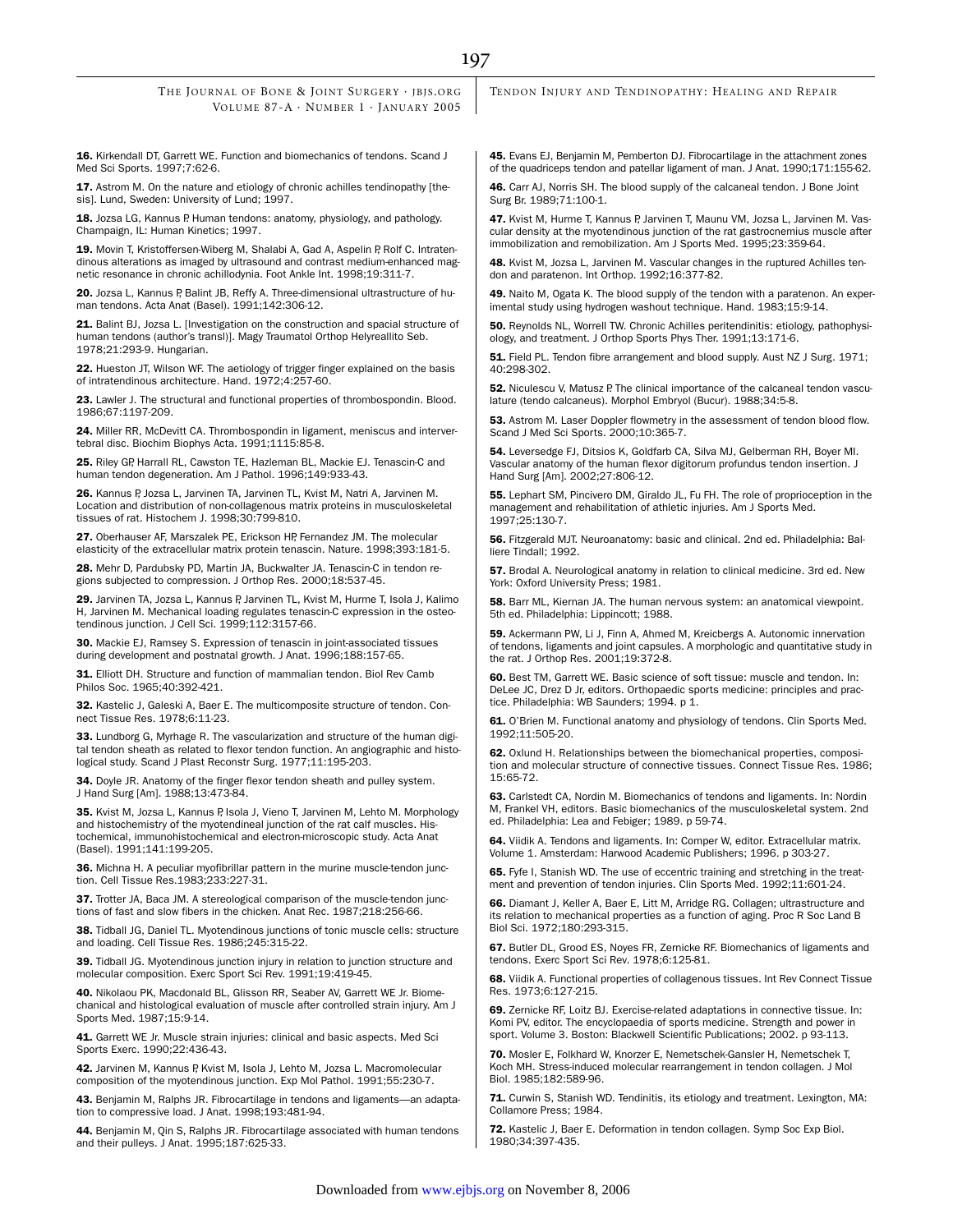73. Sasaki N, Shukunami N, Matsushima N, Izumi Y. Time-resolved X-ray diffraction from tendon collagen during creep using synchrotron radiation. J Biomech. 1999;32:285-92.

74. Oakes BW, Singleton C, Haut RC. Correlation of collagen fibril morphology and tensile modulus in the repairing and normal rabbit patella tendon. Trans Orthop Res Soc. 1998;23:24.

75. Shadwick RE. Elastic energy storage in tendons: mechanical differences related to function and age. J Appl Physiol. 1990;68:1033-40.

76. Zernicke RF, Garhammer J, Jobe FW. Human patellar-tendon rupture. J Bone Joint Surg Am. 1977;59:179-83.

77. Komi PV, Salonen M, Jarvinen M, Kokko O. In vivo registration of Achilles tendon forces in man. I. Methodological development. Int J Sports Med. 1987; 8 Suppl 1:3-8.

78. Komi PV. Relevance of in vivo force measurements to human biomechanics. J Biomech. 1990;23 Suppl 1:23-34.

79. Komi PV, Fukashiro S, Jarvinen M. Biomechanical loading of Achilles tendon during normal locomotion. Clin Sports Med. 1992;11:521-31.

80. Barfred T. Experimental rupture of the Achilles tendon. Comparison of various types of experimental rupture in rats. Acta Orthop Scand. 1971;42:528-43.

81. Barfred T. Experimental rupture of the Achilles tendon. Comparison of experimental ruptures in rats of different ages and living under different conditions. Acta Orthop Scand. 1971;42:406-28.

82. Barfred T. Kinesiological comments on subcutaneous ruptures of the Achilles tendon. Acta Orthop Scand. 1971;42:397-405.

83. Komi PV. Physiological and biomechanical correlates of muscle function: effects of muscle structure and stretch-shortening cycle on force and speed. Exerc Sport Sci Rev. 1984;12:81-121.

84. Stanish WD, Curwin S, Rubinovich M. Tendinitis: the analysis and treatment for running. Clin Sports Med. 1985;4:593-609.

85. Soldatis JJ, Goodfellow DB, Wilber JH. End-to-end operative repair of Achilles tendon rupture. Am J Sports Med. 1997;25:90-5.

86. Inglis AE, Scott WN, Sculco TP, Patterson AH. Ruptures of the tendo achillis. An objective assessment of surgical and non-surgical treatment. J Bone Joint Surg Am. 1976;58:990-3.

87. Arner O, Lindholm A, Orell SR. Histologic changes in subcutaneous rupture of the Achilles tendon; a study of 74 cases. Acta Chir Scand. 1959;116: 484-90.

88. Tallon C, Maffulli N, Ewen SW. Ruptured Achilles tendons are significantly more degenerated than tendinopathic tendons. Med Sci Sports Exerc. 2001; 33:1983-90.

89. Kvist M. Achilles tendon overuse injuries: a clinical and pathophysiological study in athletes [Thesis]. Turku, Finland: University of Turku; 1991.

90. Kvist M. Achilles tendon injuries in athletes. Sports Med. 1994;18:173-201.

91. Nigg BM. The role of impact forces and foot pronation: a new paradigm. Clin J Sport Med. 2001;11:2-9.

92. Clement DB, Taunton JE, Smart GW. Achilles tendinitis and peritendinitis: etiology and treatment. Am J Sports Med. 1984;12:179-84.

93. Selvanetti A, Cipolla M, Puddu G. Overuse tendon injuries: basic science and classification. Oper Tech Sports Med. 1997;5:110-7.

94. Benazzo F, Maffulli N. An operative approach to Achilles tendinopathy. Sports Med Arthroscopy Rev. 2000;8:96-101.

95. Ker RF. The implications of the adaptable fatigue quality of tendons for their construction, repair and function. Comp Biochem Physiol A Mol Integr Physiol. 2002;133:987-1000.

96. Arndt AN, Komi PV, Bruggemann GP, Lukkariniemi J. Individual muscle contributions to the in vivo achilles tendon force. Clin Biomech (Bristol, Avon). 1998; 13:532-41.

97. Goodship AE, Birch HL, Wilson AM. The pathobiology and repair of tendon and ligament injury. Vet Clin North Am Equine Pract. 1994;10:323-49.

98. Bestwick CS, Maffulli N. Reactive oxygen species and tendon problems: review and hypothesis. Sports Med Arthroscopy Rev. 2000;8:6-16.

99. Wang MX, Wei A, Yuan J, Clippe A, Bernard A, Knoops B, Murrell GA. Antioxidant enzyme peroxiredoxin 5 is upregulated in degenerative human tendon. Biochem Biophys Res Commun. 2001;284:667-73.

100. Birch HL, Rutter GA, Goodship AE. Oxidative energy metabolism in equine tendon cells. Res Vet Sci. 1997;62:93-7.

TENDON INJURY AND TENDINOPATHY: HEALING AND REPAIR

101. Ker RF. Dynamic tensile properties of the plantaris tendon of sheep (Ovis aries). J Exp Biol. 1981;93:283-302.

102. Riemersma DJ, Schamhardt HC. In vitro mechanical properties of equine tendons in relation to cross-sectional area and collagen content. Res Vet Sci. 1985;39:263-70.

103. Wilson AM, Goodship AE. Exercise-induced hyperthermia as a possible mechanism for tendon degeneration. J Biomech. 1994;27:899-905.

104. Arancia G, Crateri Trovalusci P, Mariutti G, Mondovi B. Ultrastructural changes induced by hyperthermia in Chinese hamster V79 fibroblasts. Int J Hyperthermia. 1989;5:341-50.

105. Birch HL, Wilson AM, Goodship AE. The effect of exercise-induced localised hyperthermia on tendon cell survival. J Exp Biol. 1997;200:1703-8.

106. Yuan J, Wang MX, Murrell GA. Cell death and tendinopathy. Clin Sports Med. 2003;22:693-701.

107. Arnoczky SP, Tian T, Lavagnino M, Gardner K, Schuler P, Morse P. Activation of stress-activated protein kinases (SAPK) in tendon cells following cyclic strain: the effects of strain frequency, strain magnitude, and cytosolic calcium. J Orthop Res. 2002;20:947-52.

108. Skutek M, van Griensven M, Zeichen J, Brauer N, Bosch U. Cyclic mechanical stretching of human patellar tendon fibroblasts: activation of JNK and modulation of apoptosis. Knee Surg Sports Traumatol Arthrosc. 2003;11:122-9.

109. Yuan J, Murrell GA, Trickett A, Wang MX. Involvement of cytochrome c release and caspase-3 activation in the oxidative stress-induced apoptosis in human tendon fibroblasts. Biochim Biophys Acta. 2003;1641:35-41.

110. Yuan J, Murrell GA, Wei AQ, Wang MX. Apoptosis in rotator cuff tendonopathy. J Orthop Res. 2002;20:1372-9.

111. Machner A, Baier A, Wille A, Drynda S, Pap G, Drynda A, Mawrin C, Buhling F, Gay S, Neumann W, Pap T. Higher susceptibility to Fas ligand induced apoptosis and altered modulation of cell death by tumor necrosis factor-alpha in periarticular tenocytes from patients with knee joint osteoarthritis. Arthritis Res Ther. 2003;5:R253-61.

112. Stone D, Green C, Rao U, Aizawa H, Yamaii T, Nivibizi C, Carlin G, Woo SL, Cytokine-induced tendinitis: a preliminary study in rabbits. J Orthop Res. 1999; 17:168-77.

113. Sullo A, Maffulli N, Capasso G, Testa V. The effects of prolonged peritendinous administration of PGE1 to the rat Achilles tendon: a possible animal model of chronic Achilles tendinopathy. J Orthop Sci. 2001;6:349-57.

114. Wang JH, Jia F, Yang G, Yang S, Campbell BH, Stone D, Woo SL. Cyclic mechanical stretching of human tendon fibroblasts increases the production of prostaglandin E2 and levels of cyclooxygenase expression: a novel in vitro model study. Connect Tissue Res. 2003;44:128-33.

115. Skutek M, van Griensven M, Zeichen J, Brauer N, Bosch U. Cyclic mechanical stretching enhances secretion of Interleukin 6 in human tendon fibroblasts. Knee Surg Sports Traumatol Arthrosc. 2001;9:322-6.

116. Tsuzaki M, Bynum D, Almekinders L, Yang X, Faber J, Banes AJ. ATP modulates load-inducible IL-1beta, COX 2, and MMP-3 gene expression in human tendon cells. J Cell Biochem. 2003;89:556-62.

117. Tsuzaki M, Guyton G, Garrett W, Archambault JM, Herzog W, Almekinders L, Bynum D, Yang X, Banes AJ. IL-1 beta induces COX2, MMP-1, -3 and -13, ADAMTS-4, IL-1 beta and IL-6 in human tendon cells. J Orthop Res. 2003;21:256-64.

118. Archambault J, Tsuzaki M, Herzog W, Banes AJ. Stretch and interleukin-1beta induce matrix metalloproteinases in rabbit tendon cells in vitro. J Orthop Res. 2002;20:36-9.

119. Corps AN, Harrall RL, Curry VA, Fenwick SA, Hazleman BL, Riley GP. Ciprofloxacin enhances the stimulation of matrix metalloproteinase 3 expression by interleukin-1beta in human tendon-derived cells. A potential mechanism of fluoroquinolone-induced tendinopathy. Arthritis Rheum. 2002;46:3034-40.

120. Gold L. Igra H. Levofloxacin-induced tendon rupture: a case report and review of the literature. J Am Board Fam Pract. 2003;16:458-60.

121. van der Linden PD, Sturkenboom MC, Herings RM, Leufkens HG, Stricker BH. Fluoroquinolones and risk of Achilles tendon disorders: case-control study. BMJ. 2002;324:1306-7.

122. Corps AN, Curry VA, Harrall RL, Dutt D, Hazleman BL, Riley GP. Ciprofloxacin reduces the stimulation of prostaglandin E(2) output by interleukin-1beta in human tendon-derived cells. Rheumatology (Oxford). 2003;42:1306-10.

123. Williams RJ 3rd, Attia E, Wickiewicz TL, Hannafin JA. The effect of ciprofloxacin on tendon, paratenon, and capsular fibroblast metabolism. Am J Sports Med. 2000;28:364-9.

124. Murphy G, Knauper V, Atkinson S, Butler G, English W, Hutton M, Stracke J,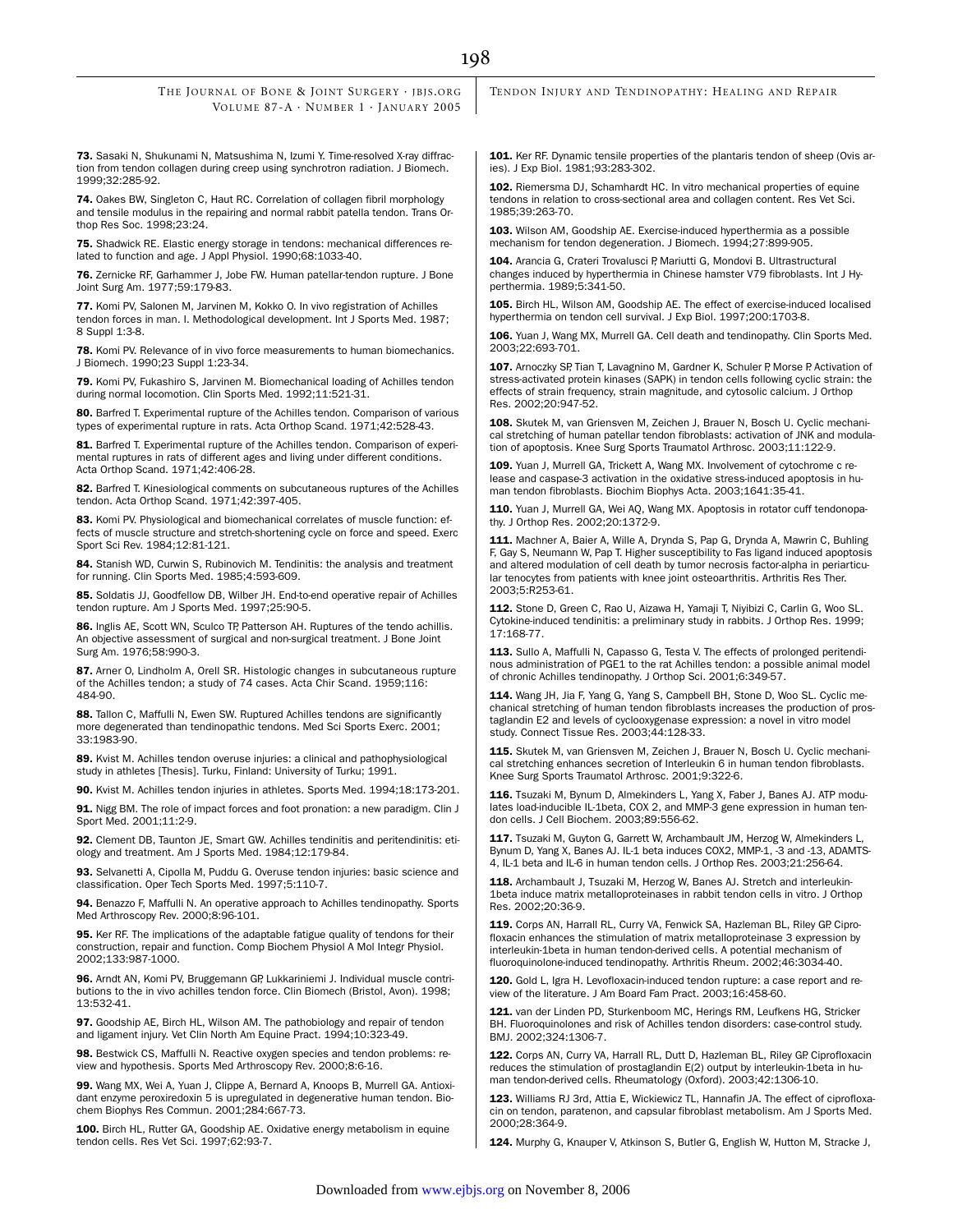Clark I. Matrix metalloproteinases in arthritic disease. Arthritis Res. 2002;4 Suppl 3:S39-49.

125. Nagase H, Woessner JF. Matrix metalloproteinases. J Biol Chem. 1999;274:21491-4.

126. Vu TH, Werb Z. Matrix metalloproteinases: effectors of development and normal physiology. Genes Dev. 2000;14:2123-33.

127. Birkedal-Hansen H. Proteolytic remodeling of extracellular matrix. Curr Opin Cell Biol. 1995;7:728-35.

128. Ireland D, Harrall R, Curry V, Holloway G, Hackney R, Hazleman B, Riley G. Multiple changes in gene expression in chronic human Achilles tendinopathy. Matrix Biol. 2001;20:159-69.

129. Alfredson H, Lorentzon M, Backman S, Backman A, Lerner UH. cDNA-arrays and real-time quantitative PCR techniques in the investigation of chronic Achilles tendinosis. J Orthop Res. 2003;21:970-5.

130. Riley GP, Curry V, DeGroot J, van El B, Verzijl N, Hazleman BL, Bank RA. Matrix metalloproteinase activities and their relationship with collagen remodelling in tendon pathology. Matrix Biol. 2002;21:185-95.

131. Choi HR, Kondo S, Hirose K, Ishiguro N, Hasegawa Y, Iwata H. Expression and enzymatic activity of MMP-2 during healing process of the acute supraspinatus tendon tear in rabbits. J Orthop Res. 2002;20:927-33.

132. Leadbetter WB. Cell-matrix response in tendon injury. Clin Sports Med. 1992;11:533-78.

133. Puddu G, Ippolito E, Postacchini F. A classification of Achilles tendon disease. Am J Sports Med. 1976;4:145-50.

134. Maffulli N, Khan KM, Puddu G. Overuse tendon conditions: time to change a confusing terminology. Arthroscopy. 1998;14:840-3.

135. Khan KM, Maffulli N. Tendinopathy: an Achilles' heel for athletes and clinicians. Clin J Sport Med. 1998;8:151-4.

136. Movin T, Gad A, Reinholt FP, Rolf C. Tendon pathology in long-standing achillodynia. Biopsy findings in 40 patients. Acta Orthop Scand. 1997;68:170-5.

137. Astrom M, Rausing A. Chronic Achilles tendinopathy. A survey of surgical and histopathologic findings. Clin Orthop. 1995;316:151-64.

138. Maffulli N, Barrass V, Ewen SW. Light microscopic histology of achilles tendon ruptures. A comparison with unruptured tendons. Am J Sports Med. 2000;28:857-63.

139. Jarvinen M, Jozsa L, Kannus P, Jarvinen TL, Kvist M, Leadbetter W. Histopathological findings in chronic tendon disorders. Scand J Med Sci Sports. 1997;7:86-95.

140. Burry HC, Pool CJ. Central degeneration of the achilles tendon. Rheumatology Rehabilitation. 1973;12:177-81.

141. Burry HC, Pool CJ. The pathology of the painful heel. Br J Sports Med. 1971;6:9-12.

142. Colosimo AJ, Bassett FH 3rd. Jumper's knee. Diagnosis and treatment. Orthop Rev. 1990;19:139-49.

143. Fritschy D, Wallensten R. Surgical treatment of patellar tendinitis. Knee Surg Sports Traumatol Arthrosc. 1993;1:131-3.

144. Cook JL, Khan KM, Harcourt PR, Grant M, Young DA, Bonar SF. A cross sectional study of 100 athletes with jumper's knee managed conservatively and surgically. The Victorian Institute of Sport Tendon Study Group. Br J Sports Med. 1997;31:332-6.

145. Raatikainen T, Karpakka J, Puranen J, Orava S. Operative treatment of partial rupture of the patellar ligament. A study of 138 cases. Int J Sports Med. 1994;15:46-9.

146. Yu JS, Popp JE, Kaeding CC, Lucas J. Correlation of MR imaging and pathologic findings in athletes undergoing surgery for chronic patellar tendinitis. AJR Am J Roentgenol. 1995;165:115-8.

147. Fukuda H, Hamada K, Yamanaka K. Pathology and pathogenesis of bursalside rotator cuff tears viewed from en bloc histologic sections. Clin Orthop. 1990;254:75-80.

148. Cole AS, Cordiner-Lawrie S, Carr AJ, Athanasou NA. Localised deposition of amyloid in tears of the rotator cuff. J Bone Joint Surg Br. 2001; 83:561-4.

149. Khan KM, Cook JL, Bonar F, Harcourt P, Astrom M. Histopathology of common tendinopathies. Update and implications for clinical management. Sports Med. 1999;27:393-408.

150. Kvist M. Achilles tendon injuries in athletes. Ann Chir Gynaecol. 1991; 80:188-201.

TENDON INJURY AND TENDINOPATHY: HEALING AND REPAIR

151. Almekinders LC, Temple JD. Etiology, diagnosis, and treatment of tendonitis: an analysis of the literature. Med Sci Sports Exerc. 1998;30:1183-90.

152. Jozsa L, Kannus P. Histopathological findings in spontaneous tendon ruptures. Scand J Med Sci Sports. 1997;7:113-8.

153. Nelen G, Martens M, Burssens A. Surgical treatment of chronic Achilles tendinitis. Am J Sports Med. 1989:17:754-9.

154. Clancy WG Jr, Neidhart D, Brand RL. Achilles tendonitis in runners: a report of five cases. Am J Sports Med. 1976;4:46-57.

155. Cetti R, Junge J, Vyberg M. Spontaneous rupture of the Achilles tendon is preceded by widespread and bilateral tendon damage and ipsilateral inflammation: a clinical and histopathologic study of 60 patients. Acta Orthop Scand. 2003;74:78-84.

156. Alfredson H, Bjur D, Thorsen K, Lorentzon R, Sandstrom P. High intratendinous lactate levels in painful chronic Achilles tendinosis. An investigation using microdialysis technique. J Orthop Res. 2002;20:934-8.

157. Alfredson H, Thorsen K, Lorentzon R. In situ microdialysis in tendon tissue: high levels of glutamate, but not prostaglandin E2 in chronic Achilles tendon pain. Knee Surg Sports Traumatol Arthrosc. 1999;7:378-81.

158. Zubrzycka M, Janecka A. Substance P: transmitter of nociception (minireview). Endocr Regul. 2000;34:195-201.

159. Ljung BO, Forsgren S, Friden J. Sympathetic and sensory innervations are heterogeneously distributed in relation to the blood vessels at the extensor carpi radialis brevis muscle origin of man. Cells Tissues Organs. 1999;165:45-54.

160. Gotoh M, Hamada K, Yamakawa H, Inoue A, Fukuda H. Increased substance P in subacromial bursa and shoulder pain in rotator cuff diseases. J Orthop Res. 1998;16:618-21.

161. Ackermann PW, Finn A, Ahmed M. Sensory neuropeptidergic pattern in tendon, ligament and joint capsule. A study in the rat. Neuroreport. 1999;13:2055-60.

162. Ljung BO, Alfredson H, Forsgren S. Neurokinin 1-receptors and sensory neuropeptides in tendon insertions at the medial and lateral epicondyles of the humerus. Studies on tennis elbow and medial epicondylalgia. J Orthop Res. 2004;22:321-7.

163. Ackermann PW, Spetea M, Nylander I, Ploj K, Ahmed M, Kreicbergs A. An opioid system in connective tissue: a study of achilles tendon in the rat. J Histochem Cytochem. 2001;49:1387-95.

164. Brodin E, Gazelius B, Panopoulos P, Olgart L. Morphine inhibits substance P release from peripheral sensory nerve endings. Acta Physiol Scand. 1983;1 17:567-70.

165. Yaksh TL. Substance P release from knee joint afferent terminals: modulation by opioids. Brain Res. 1988;458:319-24.

166. Murphy PG, Loitz BJ, Frank CB, Hart DA. Influence of exogenous growth factors on the synthesis and secretion of collagen types I and III by explants of normal and healing rabbit ligaments. Biochem Cell Biol. 1994;72:403-9.

167. Oakes BW. Tissue healing and repair: tendons and ligaments. In: Frontera WR, editor. Rehabilitation of sports injuries: scientific basis. Boston: Blackwell Science; 2003. p 56-98.

168. Tillman LJ, Chasan NP. Properties of dense connective tissue and wound healing. In: Hertling D, Kessler RM, editors. Management of common musculoskeletal disorders: physical therapy principles and methods. 3rd ed. Philadelphia: Lippincott; 1996. p 8-21.

169. Hooley CJ, Cohen RE. A model for the creep behaviour of tendon. Int J Biol Macromol. 1979;1:123-32.

170. Abrahamsson SO. Matrix metabolism and healing in the flexor tendon. Experimental studies on rabbit tendon. Scand J Plast Reconstr Surg Hand Surg Suppl. 1991;23:1-51.

171. Farkas LG, McCain WG, Sweeney P, Wilson W, Hurst LN, Lindsay WK. An experimental study of changes following silastic rod preparation of a new tendon sheath and subsequent tendon grafting. J Bone Joint Surg Am. 1973;55:1149-58.

172. Amiel D, Akeson W, Harwood FL, Frank CB. Stress deprivation effect on metabolic turnover of medial collateral ligament collagen. A comparison between nine- and 12-week immobilization. Clin Orthop. 1983;172:265-70.

173. Manske PR, Lesker PA. Biochemical evidence of flexor tendon participation in the repair process—an in vitro study. J Hand Surg [Br]. 1984;9:117-20.

174. Gelberman RH, Manske PR, Vande Berg JS, Lesker PA, Akeson WH. Flexor tendon repair in vitro: a comparative histologic study of the rabbit, chicken, dog, and monkey. J Orthop Res. 1984;2:39-48.

175. Potenza AD. Tendon healing within the flexor digital sheath in the dog. Am J Orthop. 1962;44:49-64.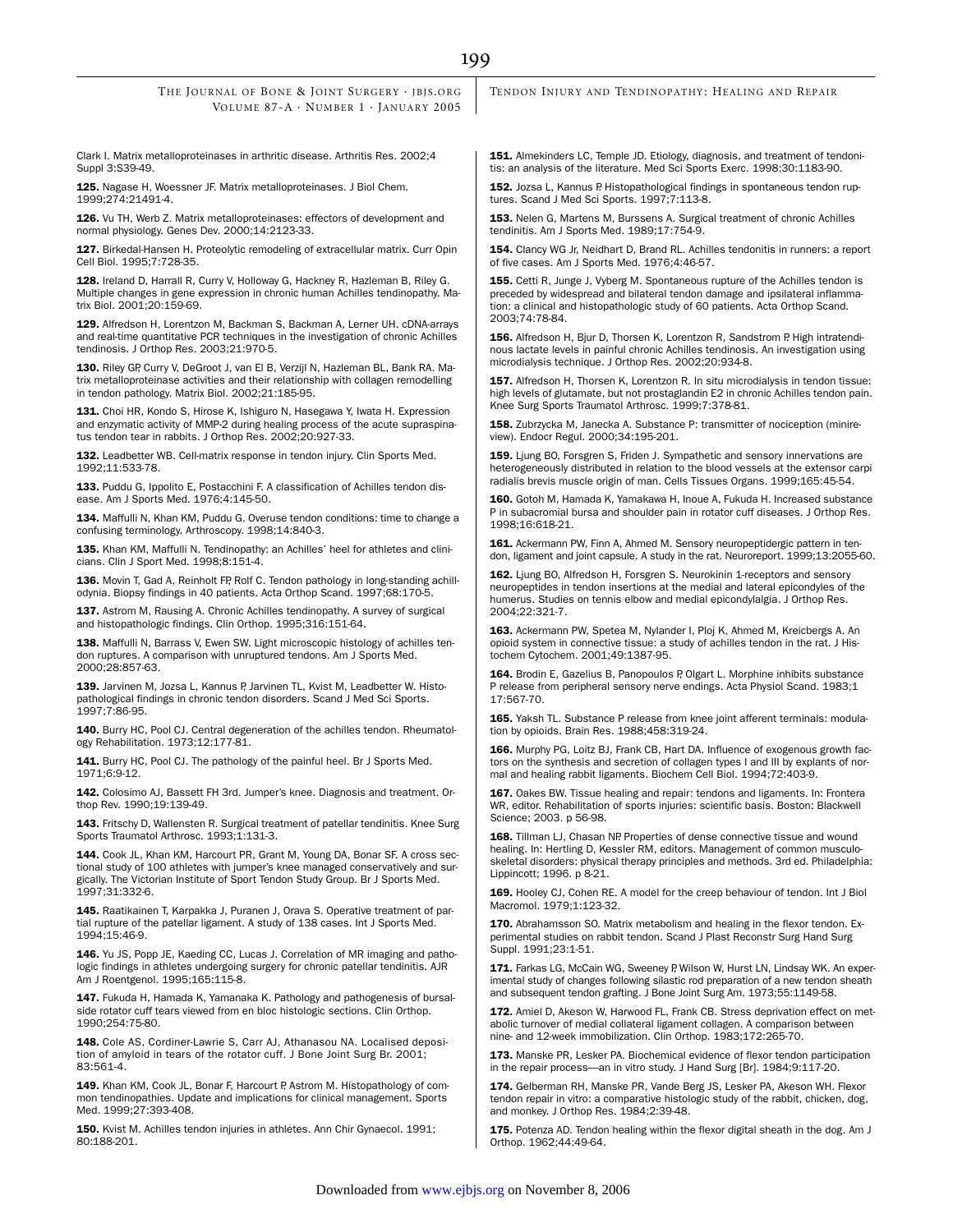176. Gelberman RH, Amiel D, Harwood F. Genetic expression for type I procollagen in the early stages of flexor tendon healing. J Hand Surg [Am]. 1992; 17:551-8.

177. Garner WL, McDonald JA, Kuhn C 3rd, Weeks PM. Autonomous healing of chicken flexor tendons in vitro. J Hand Surg [Am]. 1988;13:697-700.

178. Manske PR, Gelberman RH, Lesker PA. Flexor tendon healing. Hand Clin. 1985;1:25-34.

179. Mast BA, Haynes JH, Krummel TM, Diegelmann RF, Cohen IK. In vivo degradation of fetal wound hyaluronic acid results in increased fibroplasia, collagen deposition, and neovascularization. Plast Reconstr Surg. 1992;89:503-9.

180. Gelberman RH, Manske PR, Akeson WH, Woo SL, Lundborg G, Amiel D. Flexor tendon repair. J Orthop Res. 1986;4:119-28.

181. Tokita Y, Yamaya A, Yabe Y. [An experimental study on the repair and restoration of gliding function after digital flexor tendon injury. I. Repair of the sutured digital flexor tendon within digital sheath]. Nippon Seikeigeka Gakkai Zasshi. 1974;48:107-127. Japanese.

182. Fujita M, Hukuda S, Doida Y. [Experimental study of intrinsic healing of the flexor tendon: collagen synthesis of the cultured flexor tendon cells of the canine]. Nippon Seikeigeka Gakkai Zasshi. 1992;66:326-33. Japanese.

183. Ingraham JM, Hauck RM, Ehrlich HP. Is the tendon embryogenesis process resurrected during tendon healing? Plast Reconstr Surg. 2003;112:844-54.

184. Lundborg G, Rank F. Experimental studies on cellular mechanisms involved in healing of animal and human flexor tendon in synovial environment. Hand. 1980;12:3-11.

185. Lundborg G, Hansson HA, Rank F, Rydevik B. Superficial repair of severed flexor tendons in synovial environment. An experimental, ultrastructural study on cellular mechanisms. J Hand Surg [Am]. 1980;5:451-61.

186. Russell JE, Manske PR. Collagen synthesis during primate flexor tendon repair in vitro. J Orthop Res. 1990;8:13-20.

187. Becker H, Graham MF, Cohen IK, Diegelmann RF. Intrinsic tendon cell proliferation in tissue culture. J Hand Surg [Am]. 1981;6:616-9.

188. Koob TJ. Biomimetic approaches to tendon repair. Comp Biochem Physiol A Mol Integr Physiol. 2002;133:1171-92.

189. Klein MB, Pham H, Yalamanchi N, Chang J. Flexor tendon wound healing in vitro: the effect of lactate on tendon cell proliferation and collagen production. J Hand Surg [Am]. 2001;26:847-54. Erratum in: J Hand Surg [Am]. 2002; 27:740.

190. Riederer-Henderson MA, Gauger A, Olson L, Robertson C, Greenlee TK Jr. Attachment and extracellular matrix differences between tendon and synovial fibroblastic cells. In Vitro. 1983;19:127-33.

191. Koob TJ, Summers AP. Tendon-bridging the gap. Comp Biochem Physiol A Mol Integr Physiol. 2002;133:905-9.

192. Strickland JW. Flexor tendons: acute injuries. In: Green DP, Hotchkiss RN, Pedersen WC, editors. Green's operative hand surgery. 4th ed. New York: Churchill Livingstone; 1999. p 1851-97.

193. Uhthoff HK, Sarkar K. Surgical repair of rotator cuff ruptures. The importance of the subacromial bursa. J Bone Joint Surg Br. 1991;73:399-401.

194. Oshiro W, Lou J, Xing X, Tu Y, Manske PR. Flexor tendon healing in the rat: a histologic and gene expression study. J Hand Surg [Am]. 2003;28:814-23.

195. Evans CH. Cytokines and the role they play in the healing of ligaments and tendons. Sports Med. 1999;28:71-6.

196. Sciore P, Boykiw R, Hart DA. Semiquantitative reverse transcription-polymerase chain reaction analysis of mRNA for growth factors and growth factor receptors from normal and healing rabbit medial collateral ligament tissue. J Orthop Res. 1998;16:429-37.

197. Chang J, Most D, Stelnicki E, Siebert JW, Longaker MT, Hui K, Lineaweaver WC. Gene expression of transforming growth factor beta-1 in rabbit zone II flexor tendon wound healing: evidence for dual mechanisms of repair. Plast Reconstr Surg. 1997;100:937-44.

198. Chang J, Most D, Thunder R, Mehrara B, Longaker MT, Lineaweaver WC. Molecular studies in flexor tendon wound healing: the role of basic fibroblast growth factor gene expression. J Hand Surg [Am]. 1998;23:1052-8.

199. Woo SL, Hildebrand K, Watanabe N, Fenwick JA, Papageorgiou CD, Wang JH. Tissue engineering of ligament and tendon healing. Clin Orthop. 1999;367 Suppl:S312-23.

200. Natsu-ume T, Nakamura N, Shino K, Toritsuka Y, Horibe S, Ochi T. Temporal and spatial expression of transforming growth factor-beta in the healing patellar ligament of the rat. J Orthop Res. 1997;15:837-43.

TENDON INJURY AND TENDINOPATHY: HEALING AND REPAIR

201. Marui T, Niyibizi C, Georgescu HI, Cao M, Kavalkovich KW, Levine RE, Woo SL. Effect of growth factors on matrix synthesis by ligament fibroblasts. J Orthop Res. 1997;15:18-23.

202. Abrahamsson SO, Lohmander S. Differential effects of insulin-like growth factor-I on matrix and DNA synthesis in various regions and types of rabbit tendons. J Orthop Res. 1996;14:370-6.

203. Evans TJ, Buttery LD, Carpenter A, Springall DR, Polak JM, Cohen J. Cytokinetreated human neutrophils contain inducible nitric oxide synthase that produces nitration of ingested bacteria. Proc Natl Acad Sci USA. 1996;93:9553-8.

204. Richter C, Gogvadze V, Laffranchi R, Schlapbach R, Schweizer M, Suter M, Walter P, Yaffee M. Oxidants in mitochondria: from physiology to diseases. Biochim Biophys Acta. 1995;1271:67-74.

205. Ziche M, Morbidelli L, Masini E, Amerini S, Granger HJ, Maggi CA, Geppetti P, Ledda F. Nitric oxide mediates angiogenesis in vivo and endothelial cell growth and migration in vitro promoted by substance P. J Clin Invest. 1994;94:2036-44.

206. Murrell GA, Szabo C, Hannafin JA, Jang D, Dolan MM, Deng XH, Murrell DF, Warren RF. Modulation of tendon healing by nitric oxide. Inflamm Res. 1997;46:19-27.

207. Lin JH, Wang MX, Wei A, Zhu W, Diwan AD, Murrell GA. Temporal expression of nitric oxide synthase isoforms in healing Achilles tendon. J Orthop Res. 2001;19:136-42.

208. Ackermann PW. Peptidergic innervation of periarticular tissue [thesis]. Stockholm, Sweden: Karolinska Institute; 2001.

209. Nakamura-Craig M, Smith TW. Substance P and peripheral inflammatory hyperalgesia. Pain. 1989;38:91-8.

210. Maggi CA. Tachykinins and calcitonin gene-related peptide (CGRP) as cotransmitters released from peripheral endings of sensory nerves. Prog Neurobiol. 1995;45:1-98.

211. Brain SD, Williams TJ, Tippins JR, Morris HR, MacIntyre I. Calcitonin generelated peptide is a potent vasodilator. Nature. 1985;313:54-6.

212. Vasko MR, Campbell WB, Waite KJ. Prostaglandin E2 enhances bradykininstimulated release of neuropeptides from rat sensory neurons in culture. J Neurosci. 1994;14:4987-97.

213. Schaible HG, Grubb BD. Afferent and spinal mechanisms of joint pain. Pain. 1993;55:5-54.

214. Manske PR. Flexor tendon healing. J Hand Surg [Br]. 1988;13:237-45.

215. Bruns J, Kampen J, Kahrs J, Plitz W. Achilles tendon rupture: experimental results on spontaneous repair in a sheep-model. Knee Surg Sports Traumatol Arthrosc. 2000;8:364-9.

216. Wang CJ, Wang FS, Yang KD, Weng LH, Hsu CC, Huang CS, Yang LC. Shock wave therapy induces neovascularization at the tendon-bone junction. A study in rabbits. J Orthop Res. 2003;21:984-9.

217. Chen YJ, Wang CJ, Yang KD, Kuo YR, Huang HC, Huang YT, Sun YC, Wang FS. Extracorporeal shock waves promote healing of collagenase-induced Achilles tendinitis and increase TGF-beta1 and IGF-I expression. J Orthop Res. 2004;22:854-61.

218. Speed CA, Richards C, Nichols D, Burnet S, Wies JT, Humphreys H, Hazleman BL. Extracorporeal shock-wave therapy for tendonitis of the rotator cuff. A double-blind, randomised, controlled trial. J Bone Joint Surg Br. 2002;84:509-12.

219. Gerdesmeyer L, Wagenpfeil S, Haake M, Maier M, Loew M, Wortler K, Lampe R, Seil R, Handle G, Gassel S, Rompe JD. Extracorporeal shock wave therapy for the treatment of chronic calcifying tendonitis of the rotator cuff: a randomized controlled trial. JAMA. 2003;290:2573-80.

220. Rompe JD, Kirkpatrick CJ, Kullmer K, Schwitalle M, Krischek O. Doserelated effects of shock waves on rabbit tendo Achillis. A sonographic and histological study. J Bone Joint Surg Br. 1998;80:546-52.

221. Lee EW, Maffulli N, Li CK, Chan KM. Pulsed magnetic and electromagnetic fields in experimental achilles tendonitis in the rat: a prospective randomized study. Arch Phys Med Rehabil. 1997;78:399-404.

222. Owoeye I, Spielholz NI, Fetto J, Nelson AJ. Low-intensity pulsed galvanic current and the healing of tenotomized rat achilles tendons: preliminary report using load-to-breaking measurements. Arch Phys Med Rehabil. 1987;68:415-8.

223. Fujita M, Hukuda S, Doida Y. The effect of constant direct electrical current on intrinsic healing in the flexor tendon in vitro. An ultrastructural study of differing attitudes in epitenon cells and tenocytes. J Hand Surg [Br]. 1992; 17:94-8.

224. Greenough CG. The effect of pulsed electromagnetic fields on flexor tendon healing in the rabbit. J Hand Surg [Br]. 1996;21:808-12.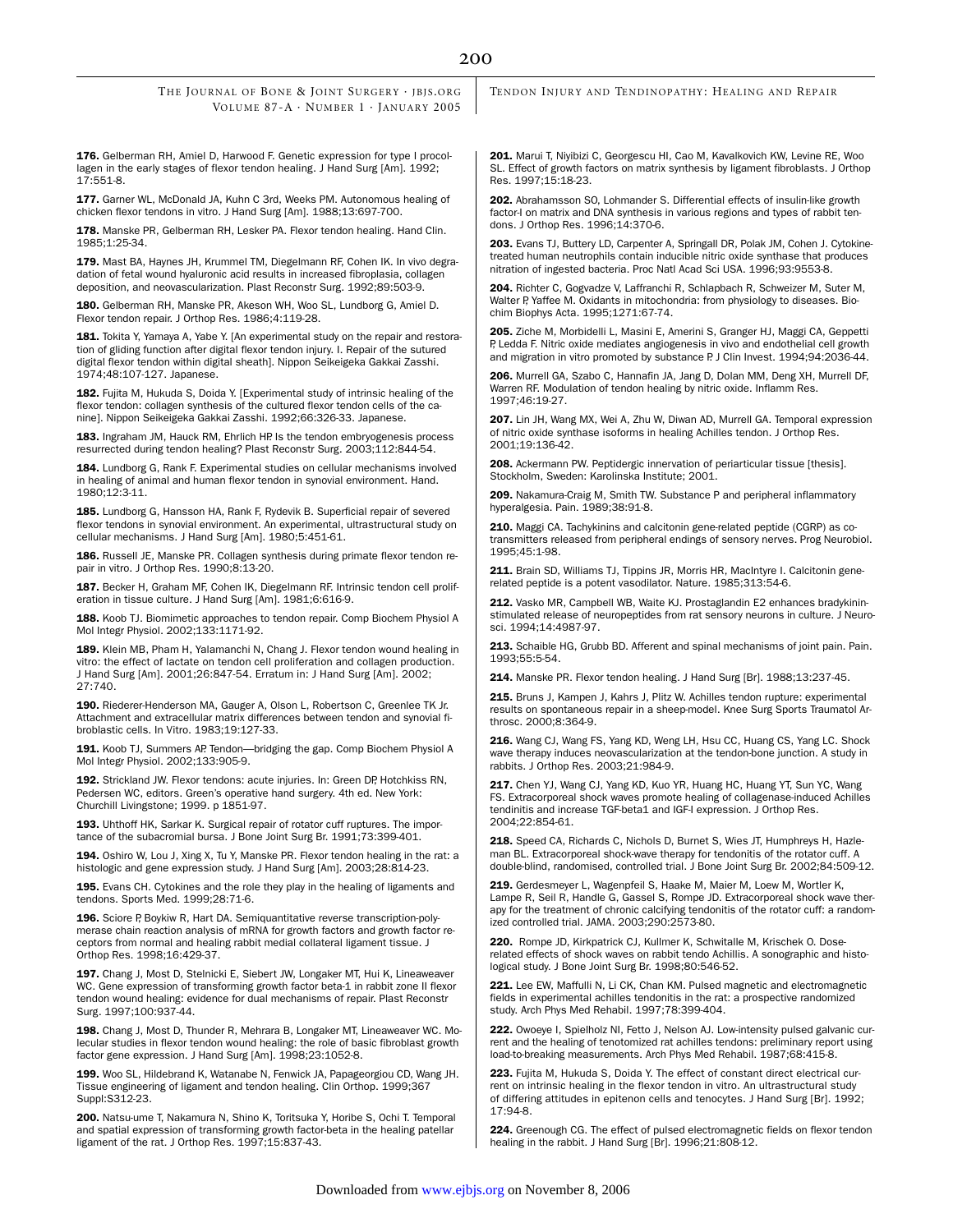225. Reddy GK, Stehno-Bittel L, Enwemeka CS. Laser photostimulation of collagen production in healing rabbit Achilles tendons. Lasers Surg Med. 1998;22:281-7.

226. Ozkan N, Altan L, Bingol U, Akln S, Yurtkuran M. Investigation of the supplementary effect of GaAs laser therapy on the rehabilitation of human digital flexor tendons. J Clin Laser Med Surg. 2004;22:105-10.

227. Tasto JP, Cummings J, Medlock V, Harwood F, Hardesty R, Amiel D. The tendon treatment center: new horizons in the treatment of tendinosis. Arthroscopy. 2003;19 Suppl 1:213-23.

228. Chang J, Most D, Stelnicki E, Siebert JW, Longaker MT, Hui K, Lineaweaver WC. Gene expression of transforming growth factor beta-1 in rabbit zone II flexor tendon wound healing: evidence for dual mechanisms of repair. Plast Reconstr Surg. 1997;100:937-44.

229. Banes AJ, Tsuzaki M, Hu P, Brigman B, Brown T, Almekinders L, Lawrence WT, Fischer T. PDGF-BB, IGF-I and mechanical load stimulate DNA synthesis in avian tendon fibroblasts in vitro. J Biomech. 1995;28:1505-13.

230. Ghahary A, Shen YJ, Scott PG, Gong Y, Tredget EE. Enhanced expression of mRNA for transforming growth factor-beta, type I and type III procollagen in human post-burn hypertrophic scar tissues. J Lab Clin Med. 1993;122:465-73.

231. Peltonen J, Hsiao LL, Jaakkola S, Sollberg S, Aumailley M, Timpl R, Chu ML, Uitto J. Activation of collagen gene expression in keloids: co-localization of type I and VI collagen and transforming growth factor-beta 1 mRNA. J Invest Dermatol. 1991;97:240-8.

232. Abrahamsson SO, Lohmander S. Differential effects of insulin-like growth factor-I on matrix and DNA synthesis in various regions and types of rabbit tendons. J Orthop Res. 1996;14:370-6.

233. Chang J, Thunder R, Most D, Longaker MT, Lineaweaver WC. Studies in flexor tendon wound healing: neutralizing antibody to TGF-beta1 increases postoperative range of motion. Plast Reconstr Surg. 2000;105:148-55.

**234.** Tsuzaki M, Brigman BE, Yamamoto J, Lawrence WT, Simmons JG, Mohap-<br>atra NK, Lund PK, Van Wyk J, Hannafin JA, Bhargava MM, Banes AJ. Insulin-like growth factor-I is expressed by avian flexor tendon cells. J Orthop Res. 2000;18:546-56.

235. Murphy DJ, Nixon AJ. Biochemical and site-specific effects of insulin-like growth factor I on intrinsic tenocyte activity in equine flexor tendons. Am J Vet Res. 1997;58:103-9.

236. Dahlgren LA, van der Meulen MC, Bertram JE, Starrak GS, Nixon AJ. Insulinlike growth factor-I improves cellular and molecular aspects of healing in a collagenase-induced model of flexor tendinitis. J Orthop Res. 2002;20:910-9.

237. Dowling BA, Dart AJ, Hodgson DR. Rose RJ. Walsh WR. Recombinant equine growth hormone does not affect the in vitro biomechanical properties of equine superficial digital flexor tendon. Vet Surg. 2002;31:325-30.

238. Ferrara N. Role of vascular endothelial growth factor in the regulation of angiogenesis. Kidney Int. 1999;56:794-814.

239. Neufeld G, Cohen T, Gengrinovitch S, Poltorak Z. Vascular endothelial growth factor (VEGF) and its receptors. FASEB J. 1999;13:9-22.

240. Pufe T, Petersen W, Tillmann B, Mentlein R. The angiogenic peptide vascular endothelial growth factor is expressed in foetal and ruptured tendons. Virchows Arch. 2001;439:579-85.

241. Bidder M, Towler DA, Gelberman RH, Boyer MI. Expression of mRNA for vascular endothelial growth factor at the repair site of healing canine flexor tendon. J Orthop Res. 2000;18:247-52.

242. Boyer MI, Watson JT, Lou J, Manske PR, Gelberman RH, Cai SR. Quantitative variation in vascular endothelial growth factor mRNA expression during early flexor tendon healing: an investigation in a canine model. J Orthop Res. 2001; 19:869-72.

243. Yang R, Thomas GR, Bunting S, Ko A, Ferrara N, Keyt B, Ross J, Jin H. Effects of vascular endothelial growth factor on hemodynamics and cardiac performance. J Cardiovasc Pharmacol. 1996;27:838-44.

244. Zhang F, Liu H, Stile F, Lei MP, Pang Y, Oswald TM, Beck J, Dorsett-Martin W, Lineaweaver WC. Effect of vascular endothelial growth factor on rat Achilles tendon healing. Plast Reconstr Surg. 2003;112:1613-9.

245. Chang SC, Hoang B, Thomas JT, Vukicevic S, Luyten FP, Ryba NJ, Kozak CA, Reddi AH, Moos M Jr. Cartilage-derived morphogenetic proteins. New members of the transforming growth factor-beta superfamily predominantly expressed in long bones during human embryonic development. J Biol Chem. 1994;269:28227-34.

246. Wolfman NM, Hattersley G, Cox K, Celeste AJ, Nelson R, Yamaji N, Dube JL, DiBlasio-Smith E, Nove J, Song JJ, Wozney JM, Rosen V. Ectopic induction of tendon and ligament in rats by growth and differentiation factors 5, 6, and 7, members of the TGF-beta gene family. J Clin Invest. 1997;100:321-30.

TENDON INJURY AND TENDINOPATHY: HEALING AND REPAIR

247. Mikic B, Schalet BJ, Clark RT, Gaschen V, Hunziker EB. GDF-5 deficiency in mice alters the ultrastructure, mechanical properties and composition of the Achilles tendon. J Orthop Res. 2001;19:365-71.

248. Forslund C, Rueger D, Aspenberg P. A comparative dose-response study of cartilage-derived morphogenetic protein (CDMP)-1, -2 and -3 for tendon healing in rats. J Orthop Res. 2003;21:617-21.

249. Forslund C, Aspenberg P. Improved healing of transected rabbit Achilles tendon after a single injection of cartilage-derived morphogenetic protein-2. Am J Sports Med. 2003;31:555-9.

250. Nakamura N, Timmermann SA, Hart DA, Kaneda Y, Shrive NG, Shino K, Ochi T, Frank CB. A comparison of in vivo gene delivery methods for antisense therapy in ligament healing. Gene Ther. 1998;5:1455-61.

251. Nakamura N, Shino K, Natsuume T, Horibe S, Matsumoto N, Kaneda Y, Ochi T. Early biological effect of in vivo gene transfer of platelet-derived growth factor (PDGF)-B into healing patellar ligament. Gene Ther. 1998;5:1165-70.

252. Hannallah D, Peterson B, Lieberman JR, Fu FH, Huard J. Gene therapy in orthopaedic surgery. Instr Course Lect. 2003;52:753-68.

253. Nakamura N, Horibe S, Matsumoto N, Tomita T, Natsuume T, Kaneda Y, Shino K, Ochi T. Transient introduction of a foreign gene into healing rat patellar ligament. J Clin Invest. 1996;97:226-31.

254. Gerich TG, Kang R, Fu FH, Robbins PD, Evans CH. Gene transfer to the rabbit patellar tendon: potential for genetic enhancement of tendon and ligament healing. Gene Ther. 1996;3:1089-93.

255. Gerich TG, Kang R, Fu FH, Robbins PD, Evans CH. Gene transfer to the patellar tendon. Knee Surg Sports Traumatol Arthrosc. 1997;5:118-23.

256. Lou J, Kubota H, Hotokezaka S, Ludwig FJ, Manske PR. In vivo gene transfer and overexpression of focal adhesion kinase (pp125 FAK) mediated by recombinant adenovirus-induced tendon adhesion formation and epitenon cell change. J Orthop Res. 1997;15:911-8.

257. Wolfman NM, Celeste AJ, Cox K, Hattersley G, Nelson R, Yamaji N, DiBlasio-Smith E, Nove J, Song JJ, Wozney JM, Rosen V. Preliminary characterization of the biological activities of rhBMP-12. J Bone Miner Res.1995;10:S148.

258. Fu SC, Wong YP, Chan BP, Pau HM, Cheuk YC, Lee KM, Chan KM. The roles of bone morphogenetic protein (BMP) 12 in stimulating the proliferation and matrix production of human patellar tendon fibroblasts. Life Sci. 2003;72:2965-74.

259. Lou J, Tu Y, Burns M, Silva MJ, Manske P. BMP-12 gene transfer augmentation of lacerated tendon repair. J Orthop Res. 2001;19:1199-202.

260. Nakamura N, Shino K, Natsuume T, Horibe S, Matsumoto N, Kaneda Y, Ochi T. Early biological effect of in vivo gene transfer of platelet-derived growth factor (PDGF)-B into healing patellar ligament. Gene Ther. 1998;5:1165-70.

261. Marchant JK, Hahn RA, Linsenmayer TF, Birk DE. Reduction of type V collagen using a dominant-negative strategy alters the regulation of fibrillogenesis and results in the loss of corneal-specific fibril morphology. J Cell Biol. 1996;135:1415-26.

262. Adachi E, Hayashi T. In vitro formation of hybrid fibrils of type V collagen and type I collagen. Limited growth of type I collagen into thick fibrils by type V collagen. Connect Tissue Res. 1986;14:257-66.

263. Niyibizi C, Kavalkovich K, Yamaji T, Woo SL. Type V collagen is increased during rabbit medial collateral ligament healing. Knee Surg Sports Traumatol Arthrosc. 2000;8:281-5.

264. Shimomura T, Jia F, Niyibizi C, Woo SL. Antisense oligonucleotides reduce synthesis of procollagen alpha1 (V) chain in human patellar tendon fibroblasts: potential application in healing ligaments and tendons. Connect Tissue Res. 2003;44:167-72.

265. Hart DA, Nakamura N, Marchuk L, Hiraoka H, Boorman R, Kaneda Y, Shrive NG, Frank CB. Complexity of determining cause and effect in vivo after antisense gene therapy. Clin Orthop. 2000;379 Suppl:S242-51.

266. Nakamura N, Timmermann SA, Hart DA, Kaneda Y, Shrive NG, Shino K, Ochi T, Frank CB. A comparison of in vivo gene delivery methods for antisense therapy in ligament healing. Gene Ther. 1998;5:1455-61.

267. Nakamura N, Hart DA, Boorman RS, Kaneda Y, Shrive NG, Marchuk LL, Shino K, Ochi T, Frank CB. Decorin antisense gene therapy improves functional healing of early rabbit ligament scar with enhanced collagen fibrillogenesis in vivo. J Orthop Res. 2000;18:517-23.

268. Caplan AI. The mesengenic process. Clin Plast Surg. 1994;21:429-35.

269. Caplan AI, Bruder SP. Mesenchymal stem cells: building blocks for molecular medicine in the 21st century. Trends Mol Med. 2001;7:259-64.

270. Buckingham ME. Muscle: the regulation of myogenesis. Curr Opin Genet Dev. 1994;4:745-51.